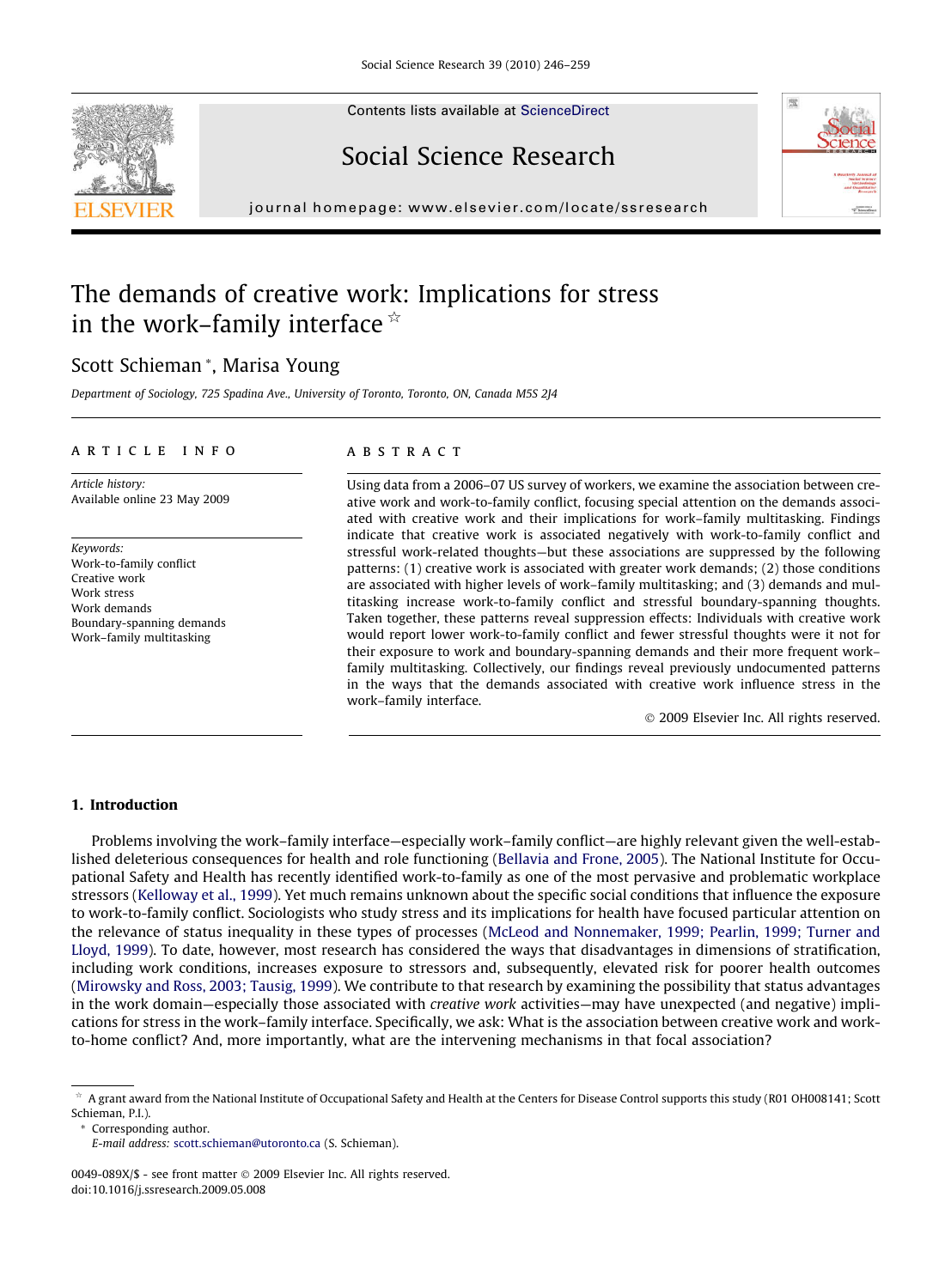# 2. Background

### 2.1. Definition and significance of creative work

Creative work is defined as ''varied, challenging, nonroutine, and engaging activity directed toward the production or accomplishment of something" [\(Mirowsky and Ross, 2007, p. 385\)](#page-12-0). We follow the lead of [Mirowsky and Ross \(2007, p.](#page-12-0) [400\),](#page-12-0) who recently argued that the ''definition of creative work used here focuses on qualities of paid work... It does not directly refer to employment in arts and entertainment or in occupations and industries categorized as creative (e.g., [Florida,](#page-12-0) [2003\)](#page-12-0). It does not require that others ascribe novelty or unique value to the product or service or that they ascribe insight or intuition to its production (e.g., [Simonton, 2000](#page-12-0))." Moreover, [Mirowsky and Ross \(2007\)](#page-12-0) assert that ''creative work is an act rather than a condition" (p. 386).

Creative work is generally viewed as a favorable and desired set of arrangements on the job. At its conceptual core, creative work involves opportunities to learn new things and solve problems; it typically requires workers to engage in creative tasks and foster skill development. We integrate these ideas and conceptual orientations into our thesis. The concept of creative work shares conceptual terrain with other job characteristics such as skill discretion, autonomy, complexity, and variety [\(Dean and Snell, 1991; Karasek, 1979; Kohn and Schooler, 1973](#page-12-0)). Often scholars confound job conditions, such as skill discretion or autonomy and creativity; however, as [Mirowsky and Ross \(2007\)](#page-12-0) argue, autonomy reflects decision-making latitude, while creative work reflects originality and imagination. Therefore, ''[s]ome degree of autonomy is necessary but not sufficient for creativity. A lack of autonomy can restrain creativity, but no amount of autonomy can guarantee creativity." (p. 386). For these reasons, we consider creative work as distinct from other conditions, including skill discretion and autonomy.

According to [Voydanoff \(2007\),](#page-13-0) work conditions that foster creativity, skill enhancement and utilization, and problemsolving represent work resources. The ways in which workers use work and family resources, such as autonomy and support, to avoid exposure to or weaken the impact of work-to-family conflict have become of great interest to researchers in this area (e.g., [Powell and Greenhaus, 2006](#page-12-0)). According to this resource hypothesis, job-related resources like creative work should help individuals avoid or minimize conflicts between work and nonwork life. However, we seek to elaborate on that proposition by describing the possibility of more complex processes that link creative work to stress in the work–family interface. In contrast to the resource view, we hypothesize that creative work is associated with greater work demands that, in turn, elevate the frequency of work–family multitasking. As we describe in greater detail later, theory and evidence suggests that work demands and work–family multitasking should be associated with higher levels of work-to-family conflict. Taken together, these patterns imply that the demands of creative work and their links to multitasking might counterbalance or offset the resource benefits of creative work for the work–family interface. In a subset of analyses, we also consider two additional questions that have yet to be examined but which can extend current thinking about the work–family interface: (1) Is creative work associated with the frequency and stressfulness of boundary-spanning thoughts? (2) If so, do work demands and work–family multitasking function as intervening explanatory or suppression influences in those processes? The following sections outline a more specific theoretical rationale for each of these questions.

# 2.2. The demands and resources of creative work

From a job demands-resources (JD-R) perspective, job conditions can be organized into two general categories: demands and resources [\(Bakker et al., 2003\)](#page-12-0). According to [Bakker and Geurts \(2004\):](#page-12-0)

''Job demands refer to those physical, psychosocial, or organizational aspects of the job that require sustained physical and/or mental effort and are, therefore, associated with certain physiological and/or psychological costs...Job resources refer to those physical, psychosocial, or organizational aspects of the job that may be functional in meeting task requirements (i.e., job demands) and may thus reduce the associated physiological and/or psychological costs—and at the same time stimulate personal growth and development" (p. 348).

Creative work seems ideally suited to represent a workplace resource because it allows individuals to learn new things, solve problems, while fostering skill development ([Mirowsky and Ross, 2007; Ross and Wright, 1998\)](#page-12-0). These resources are purported to enhance workers' ability to deal with job demands, as described by [Bakker and Geurts \(2004\)](#page-12-0) in the previous quotation. Consistent with that view, research underscores the positive psychosocial and health implications associated with creative work ([Mirowsky and Ross, 2003, 2007](#page-12-0)). By extension, as a work resource, it is highly plausible that creative work helps individuals avoid or minimize conflicts between work and family—but few explicitly examine the relationship between creative work as a resource and its connection to the work–family conflict.

As the resource hypothesis predicts, individuals in jobs with more creative work are more likely to enjoy their activities and hence may be less likely to experience stressors that contribute to interference between work and family spheres. Since work often constitutes a separate domain that is distinct from family, individuals with creative work may maintain levels of control over their own work that help reduce the risk of work-to-family conflict. In fact, these ideas fit fairly nicely with [Kar](#page-12-0)[asek's \(1979\)](#page-12-0) conception of ''job control." However, although the hypothesized resource benefits of creative work and their influence on work-to-family conflict are plausible, we argue that it is also necessary to consider the demands of creative work and the ways these blur the borders between work and family life. As an alternative to the resource hypothesis, therefore, we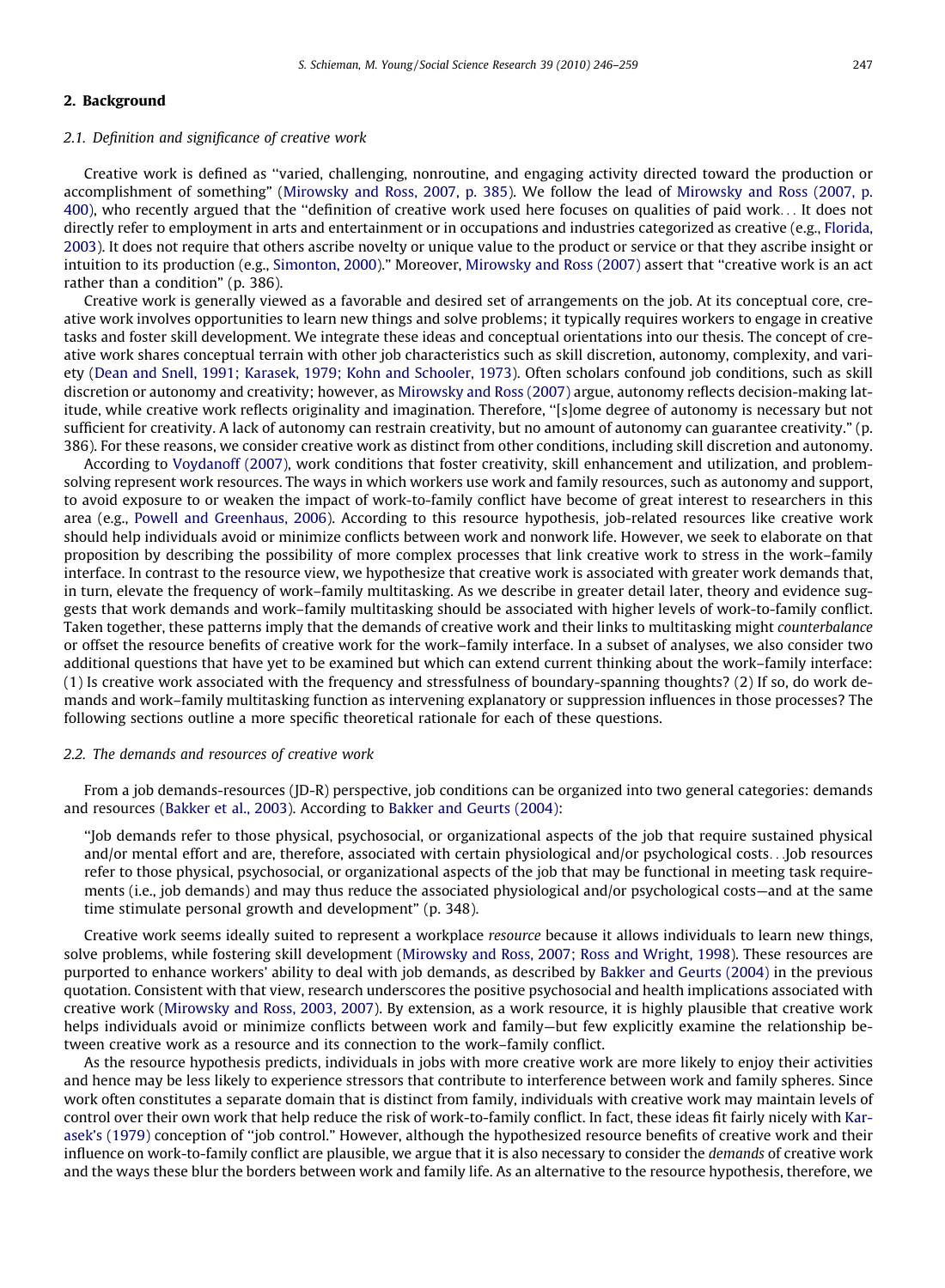propose that elevated levels of work and boundary-spanning demands may contribute to border blurring processes. These claims originate from [Coser's \(1974\)](#page-12-0) characterization of work as a ''greedy institution" that extracts time, energy, and attention from its workers—especially those in higher status positions ([Milliken and Dunn-Jensen, 2005; Pittman, 1994](#page-12-0)). In recent times, the insatiability of work has been fed by the introduction of new ways to blur work–family boundaries. For example, as communication technologies increase in sophistication and prevalence, work-related activities have progressively crept into nonwork life ([Chesley, 2005; Lewis and Cooper, 1999; Valcour and Hunter, 2005\)](#page-12-0). These processes have implications for traditional conceptualizations of work-related demands and their link to stress processes in the work–family interface.

In this regard, [Voydanoff \(2007\)](#page-13-0) provides conceptual innovations to this literature by identifying boundary-spanning demands—that is, the frequency of receiving work-related communications outside of normal work hours from an array of sources, including coworkers, supervisors, managers, customers, or clients. In contrast to more traditionally-defined work demands [\(Karasek, 1979](#page-12-0)), which typically involve the sense of being overwhelmed by an excessive workload or time pressures, boundary-spanning demands represent a new form of role blurring in which the temporal and physical boundaries separating work and nonwork roles become less defined ([Clark, 2000; Voydanoff, 2007\)](#page-12-0). This may be representative of those in jobs that entail more creative work, especially since this type of work often includes intellectual labor and may be performed anytime, anywhere. These processes have potential positive and negative implications. While advances in communication technologies (i.e., e-mail, cell phones, and ''Blackberries") augment individuals' ability to engage in remote work [\(Batt and Valcour, 2003\)](#page-12-0), these technologies can also expand expectations for the completion of work tasks in ways that privilege work over family life—irrespective of time or place [\(Milliken and Dunn-Jensen, 2005\)](#page-12-0).

Individuals with creative work may be expected to work outside of ''normal" work hours and the structural boundaries of the workplace; in turn, they may be more frequently contacted by others outside of the typical parameters of the workplace. These configurations contribute to a ''weak" work–family border that is not uniformly favorable for workers ([Chesley, 2005;](#page-12-0) [Olson-Buchanan and Boswell, 2006\)](#page-12-0). Incursions from work into other spheres may have serious implications for the work– family interface—especially if they generate difficulties in satisfying the responsibilities and obligations of family roles ([Schi](#page-12-0)[eman and Glavin, 2008; Valcour and Hunter, 2005](#page-12-0)). Collectively, these ideas underscore the potential complexities of demands associated with creative work and allude to their potential implications for stress in the work–family interface. That is, the demands of creative work may mask or offset the hypothesized resource benefits of creative work for workto-family conflict.

Along these same lines, creative work and boundary-spanning demands may also influence what we refer to as boundaryspanning thoughts. Boundary-spanning thoughts are distinct from boundary-spanning demands because they represent the extent to which individuals think about work-related obligations outside of normal work hours. The very conceptualization of creative work itself involves the extent that workers think about and solve problems [\(Mirowsky and Ross, 2007\)](#page-12-0). These cognitive activities, however, may exact a price for the work–family border: Some individuals who engage in more creative activities at work may have difficulty shutting down or turning off thoughts about work-related matters after they ''clock out." This is especially the case among those enduring boundary-spanning demands, since such demands can promote work-related thoughts outside of normal work hours. Thus, thinking about work outside of the normal spatial and temporal parameters of the workplace represents another way that work creeps into people's family lives.

In an effort to contribute to knowledge about these processes, we examine the antecedents of boundary-spanning thoughts, including creative work and boundary-spanning demands. To our knowledge, no studies have examined the association between creative work and the frequency of boundary-spanning thoughts. Thus, in addition to the central focus on work–family conflict, we also examine the following in supplemental analyses: Is creative work associated with the frequency of boundary-spanning thoughts? We hypothesize that creative work is associated positively with the frequency of boundary-spanning thoughts because of its association with boundary-spanning demands.

#### 2.3. Implications for stress in the work–family interface

Conflict between core social roles is among the most salient stressors in the stress process model [\(Pearlin, 1999; Whea](#page-12-0)[ton, 1999](#page-12-0)). In particular, work-to-family conflict involves the extent that individuals perceive work interfering with the responsibilities and expectations of family, competing for individuals' finite amounts of time and energy [\(Greenhaus and](#page-12-0) [Parasuraman, 1987; Kopelman et al., 1983](#page-12-0)).<sup>1</sup> Structural, cultural, and technological forces, however, have changed the ways that workers traverse work and family borders ([Jacobs and Gerson, 2004; Valcour and Hunter, 2005\)](#page-12-0)—which, in turn, generates the need for conceptual refinements of a broader array of work–family interface processes that includes ''role blurring" ([Clark,](#page-12-0) [2000](#page-12-0)). We draw upon border theory to describe the ways that creative work and its associated demands influence work–family role blurring and their implications for work-to-family conflict.

<sup>&</sup>lt;sup>1</sup> Although both directions of conflict (work-to-family and family-to-work) are important, the work-to-family direction is more common [\(Bellavia and Frone,](#page-12-0) [2005\)](#page-12-0). [Jacobs and Gerson \(2004, p. 92\)](#page-12-0) have argued that ''the spillover from family to work is real, especially for parents, but it is not as pronounced or severe as the opposite dynamic, in which work spills over into the home." In addition, the different directions of conflict are conceptually distinct and have different social–structural antecedents. Specifically, it is more logical theoretically to assert that activities in the work role are likely to create work-to-family conflict, while household conditions are likely to generate family-to-work conflict ([Bellavia and Frone, 2005](#page-12-0)). However, having a spouse/partner and children in the household entails responsibilities that can create competing demands. Therefore, it is essential to account for marital/parental statuses and conditions that may contribute to a ''time bind" for working adults [\(Hochschild, 1997](#page-12-0)).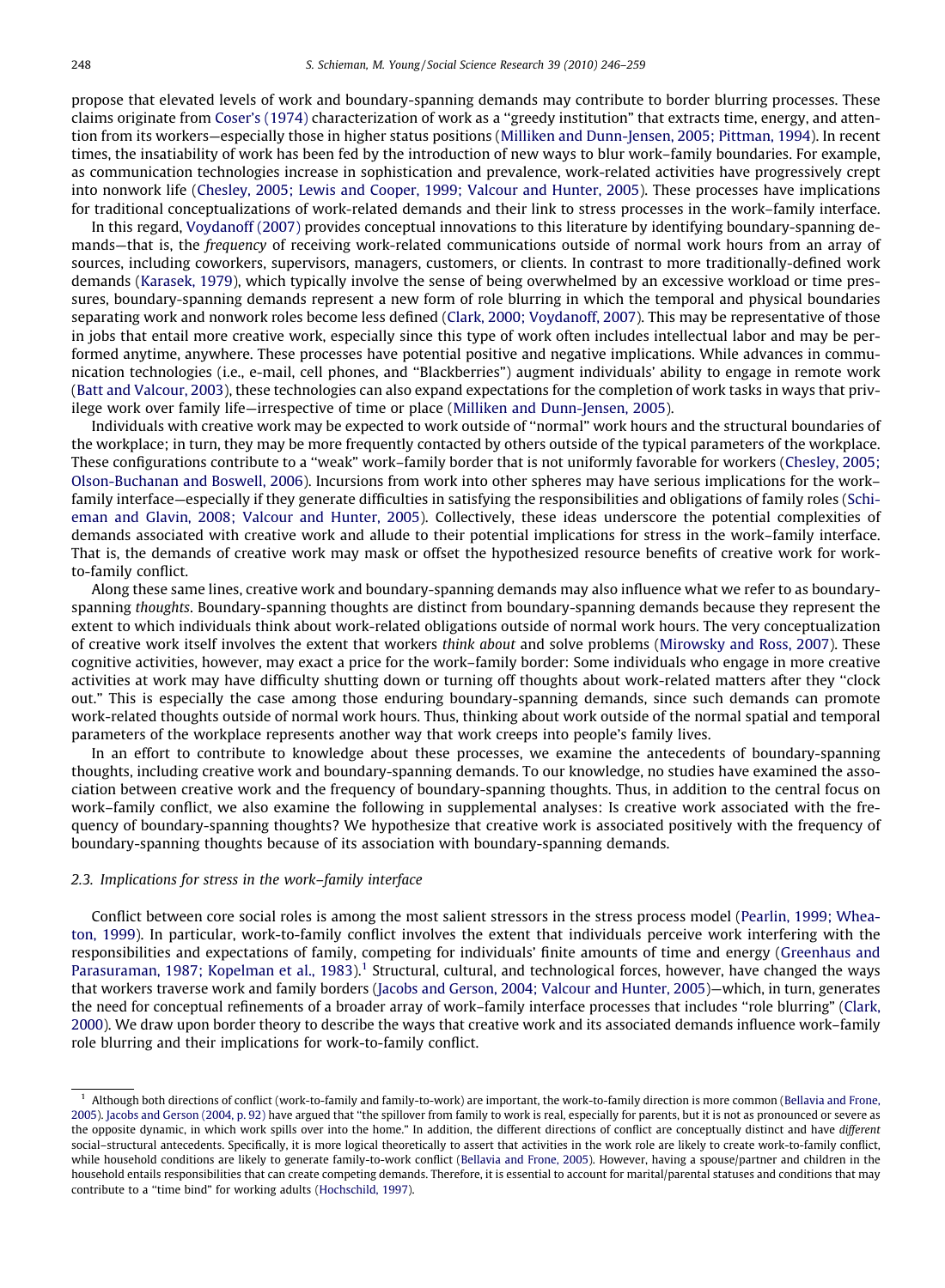Border theory posits that work and family are separated by psychological, temporal, and physical barriers with varying degrees of integration between the two spheres. Here, two concepts are especially critical: ''flexibility" and ''permeability" ([Ashforth et al., 2000\)](#page-12-0). Flexibility involves workers' capacity to dictate the location and timing of role-related tasks, while permeability involves the degree that aspects of one sphere are allowed to seep into the other. Low flexibility and permeability result in a more clearly defined and less permeable work–family border [\(Clark, 2000; Voydanoff, 2007](#page-12-0)). We contend that creative work contributes to work–family border blurring because of its link to greater flexibility and permeability. Individuals with creative work, for example, are more likely to feel the powerful force of the work devotion schema, which ''demands that one give an immense time commitment and strong emotional allegiance to one's firm or career" ([Blair-Loy, 2003,](#page-12-0) [p. 7\)](#page-12-0). In turn, such individuals are likely to identify with this schema because of the rewards associated with creative work. Moreover, those who share the work devotion schema may find it difficult to separate the work domain and the family domain, and consequently, work becomes prioritized across both domains. As central participants in many workplace cultures, individuals with creative work may experience work–family role blurring as a more normative feature of the work devotion schema.

From the demands perspective, the question becomes: Are the demands associated with creative work associated with higher levels of work-to-family conflict? If so, what are the implications for the resource hypothesis prediction that creative work should reduce work-to-family conflict? A critical but understudied dimension of these processes involves work–family multitasking—or the frequency that individuals take on work- and family-related activities simultaneously when they are at home ([Voydanoff, 2007\)](#page-13-0). A work-home configuration that encourages multitasking exemplifies the concept of role blurring because it is difficult to demarcate where one role ends and the other role begins. As we described above, it is reasonable to suspect that creative work increases demands. In turn, these demands likely increase the frequency of multitasking. Work demands may influence multitasking because workers are expected to perform tasks that extend beyond the spatial and temporal parameters of the workplace. Similarly, boundary-spanning demands increase multitasking because, by definition, they blur the borders of work and family domains resulting in individuals performing work and family tasks simultaneously. These processes have been shown to be associated with higher levels of work-to-family conflict ([Kossek et al., 2005; Schi](#page-12-0)[eman and Glavin, 2008; Voydanoff, 2007](#page-12-0)). Thus, these ideas contribute to the demands hypothesis prediction that frequent work–family multitasking activities may suppress a negative association between creative work and work-to-family conflict.

From a demands perspective, creative work may also be detrimental because of its positive association with the frequency and stressfulness of boundary-spanning thoughts. Boundary-spanning thoughts are distinct from boundary-spanning demands because they represent the extent to which individuals think about work-related obligations outside of normal work hours. Some clues about these processes are provided by the conceptualization of creative work, which underscores the extent that workers think about and solve problems ([Mirowsky and Ross, 2007\)](#page-12-0). In the demands framework, these cognitive activities could exact a price: Some individuals who engage in more creative activities at work may have difficulty shutting down or turning off thoughts about work-related matters after they, technically speaking, ''clock out." This may be especially likely for individuals who are exposed to more frequent boundary-spanning demands, since such demands are likely to facilitate the flow of work-related issues across temporal, spatial, and psychological parameters of the work–family border. Thus, when individuals think about work outside of normal work hours, this process may represent another way that work creeps into people's family lives.

Creative work may therefore elevate stress through work-to-family conflict and through frequency of work-related thoughts outside of ''normal" work hours. It is important to note, however, that we are not modeling the frequency and stressfulness of boundary-spanning thoughts as predictors of work–family conflict. Instead, we prefer to focus a separate and supplemental analysis on the ways that creative work is associated with the frequency and stressfulness of boundary-spanning. These steps allow for further elaboration on the ''demands" conception of creative work and its subsequent consequences for the work–family interface. In an effort to contribute new insights about these processes (above and beyond the traditional focus on work–family conflict), we examine the ways that levels of creative work, the frequency of boundary-spanning demands, and work–family multitasking influence the likelihood and appraisals of boundary-spanning thoughts. We hypothesize that creative work is associated with more frequent boundary-spanning thoughts because individuals in such positions experience greater exposure to boundary-spanning demands and work– family multitasking. Moreover, the consequences of boundary-spanning thoughts depend on the stress associated with them. That is, these types of thoughts should be more consequential for functioning to the extent that individuals appraise them as stressful. Therefore, we examine the influence of creative work on the level of stress that is associated with boundary-spanning thoughts. The lack of prior evidence about this issue presents challenges for articulating clear predictions as to whether creative work will increase or decrease the stressfulness of these thoughts. From a demands perspective, greater demands and work–family multitasking may contribute to a positive association between creative work and stress. By contrast, it is also plausible from the resource view that while creative work activities may increase the frequency of boundary-spanning thoughts it will also diminish the extent that workers appraise them as stressful. We test both of these possibilities.

# 2.4. Summary of hypotheses

Based on the theory and evidence provided above we hypothesize that: (1) creative work is associated with higher levels of work demands and boundary-spanning demands; (2) creative work is associated with more frequent work–family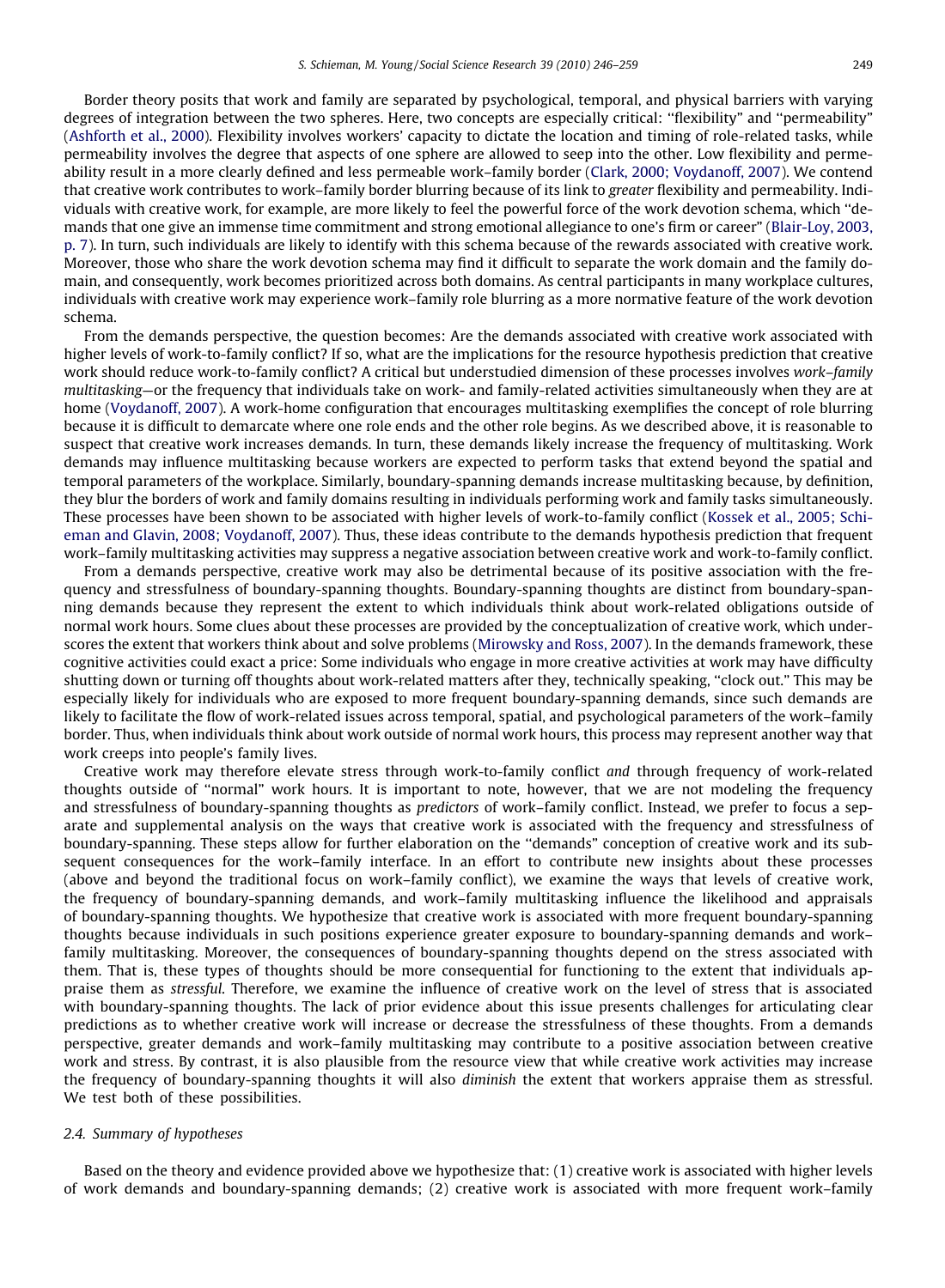multitasking; (3) demands are associated with higher levels of multitasking; (4) demands and work–family multitasking are associated with higher levels of work-to-family conflict; (5) collectively, the interrelationships predicted in hypotheses 1–3 should suppress any negative association between creative work and work-to-family conflict. That is, once we statistically adjust for the higher levels of demands and more frequent work–family multitasking that is associated with creative work, a negative association between creative work and work-to-family conflict should emerge. In [Fig. 1](#page-5-0), we provide an illustration of these hypothesized focal associations. Finally, in analyses that parallel those for work-to-family conflict, (6) we hypothesize that creative work, work demands, and boundary-spanning demands are positively associated with boundary-spanning thoughts, and may subsequently impact the stressfulness of these thoughts. We leave the direction of the latter part of this hypothesis open for investigation.

#### 3. Methods

# 3.1. Sample

The data derive from telephone interviews with working adults in the United States; the first wave of interviews of 1800 adults were completed in 2005.<sup>2</sup> Eligible participants had to be 18 years of age or older and participating in the paid labor force. Interviews were conducted in English, so participants also had to be sufficiently fluent to complete the interview. At wave 1, we successfully interviewed 71% of individuals who were identified as eligible. Approximately 18–20 months after the initial interview, we were able to successfully re-interview 1286 of the original participants. In the present analyses, we examine data from the second interview because the focal measures of interest were asked only at that time. We exclude those with missing values on focal measures; this yields a sample of 956 cases for our analyses.<sup>3</sup>

#### 3.2. Focal measures

#### 3.2.1. Work-to-family conflict

An index of four items was used to assess work-to-family conflict including: ''How often have you not had enough time for your family or other important people in your life because of your job?", ''How often have you not had the energy to do things with your family or other important people in your life because of your job?", ''How often has work kept you from doing as good a job at home as you could?", and ''How often has your job kept you from concentrating on important things in your family and personal life?" Response choices include (1) never, (2) rarely, (3) sometimes, and (4) frequently. Items were averaged to create the index; higher scores represent greater work-to-family conflict ( $\alpha$  = .85). This index is similar to those used in other recently published studies ([Thompson et al., 1999;](#page-12-0) [Voydanoff, 2005b, 2007](#page-12-0)).

# 3.2.2. Work–family multitasking

Information on work–family multitasking was gathered by asking: ''How often do you try to work on job tasks and home tasks at the same time while you are at home?" Responses include (1) never, (2) rarely, (3) sometimes, and (4) frequently. This item was used in the 2002 National Survey of the Changing Workforce and appears in published studies of the work–family interface ([Voydanoff, 2005a, 2007](#page-12-0)). Although they are empirically related, work–family multitasking is conceptually distinct from work-to-family conflict because it taps whether individuals perform work and family tasks simultaneously. Work-tofamily conflict assesses the extent to which work demands and obligations interfere with family life. Factor analyses (not shown) reinforce this claim by showing that the multitasking item loads on a different factor than the work-to-family conflict items.

# 3.2.3. Creative work

Four items are used to assess creative work activities. Referencing their current job, participants were asked the following: ''How often do you have the chance to learn new things?", ''How often do you have the chance to solve problems?", ''How often does your job require you to be creative?", and ''How often does your job allow you to develop your skills or

<sup>&</sup>lt;sup>2</sup> These data were collected as part of a study that was funded by the National Institute of Occupational Safety and Health. To obtain the sample, we used a list-assisted random digit dialing (RDD) selection drawn proportionally from all 50 states from GENESYS Sampling Systems. The sampling approach employed the List +1 method, which tends to yield a higher proportion of productive numbers ([Lepkowski, 1988](#page-12-0)). List-assisted RDD is widely accepted now by most social survey research organizations as a cost-effective alternative to the pure RDD methods originally developed by [Waksberg \(1978\).](#page-13-0) List-assisted RDD increases the probability of encountering residential numbers while minimizing the biases often associated with non-traditional RDD techniques. For our study, GENESYS generated a sample from 50 states that was drawn in proportion to the distribution of households. The total sample was based on: (1) telephone numbers associated with residential households; (2) households agreeing to answer the screening questions; (3) successfully screened households that have one or more adult members who are currently working; and (4) eligible households with a sub-sampled adult who agreed to participate in the interview.

<sup>&</sup>lt;sup>3</sup> In addition, we decided to exclude the self-employed and individuals in family businesses for several reasons. First and foremost, we felt that issues of work–family interference, role blurring and conflict might be quite different for individuals who are self-employed or work in family-run businesses; many may tend to work more hours at home, so the borders between work and family are quite different for these groups compared to others. In turn, some of the focal issues that we seek to address here, especially those associated with boundary-spanning demands and role-blurring may be quite distinct for these groups.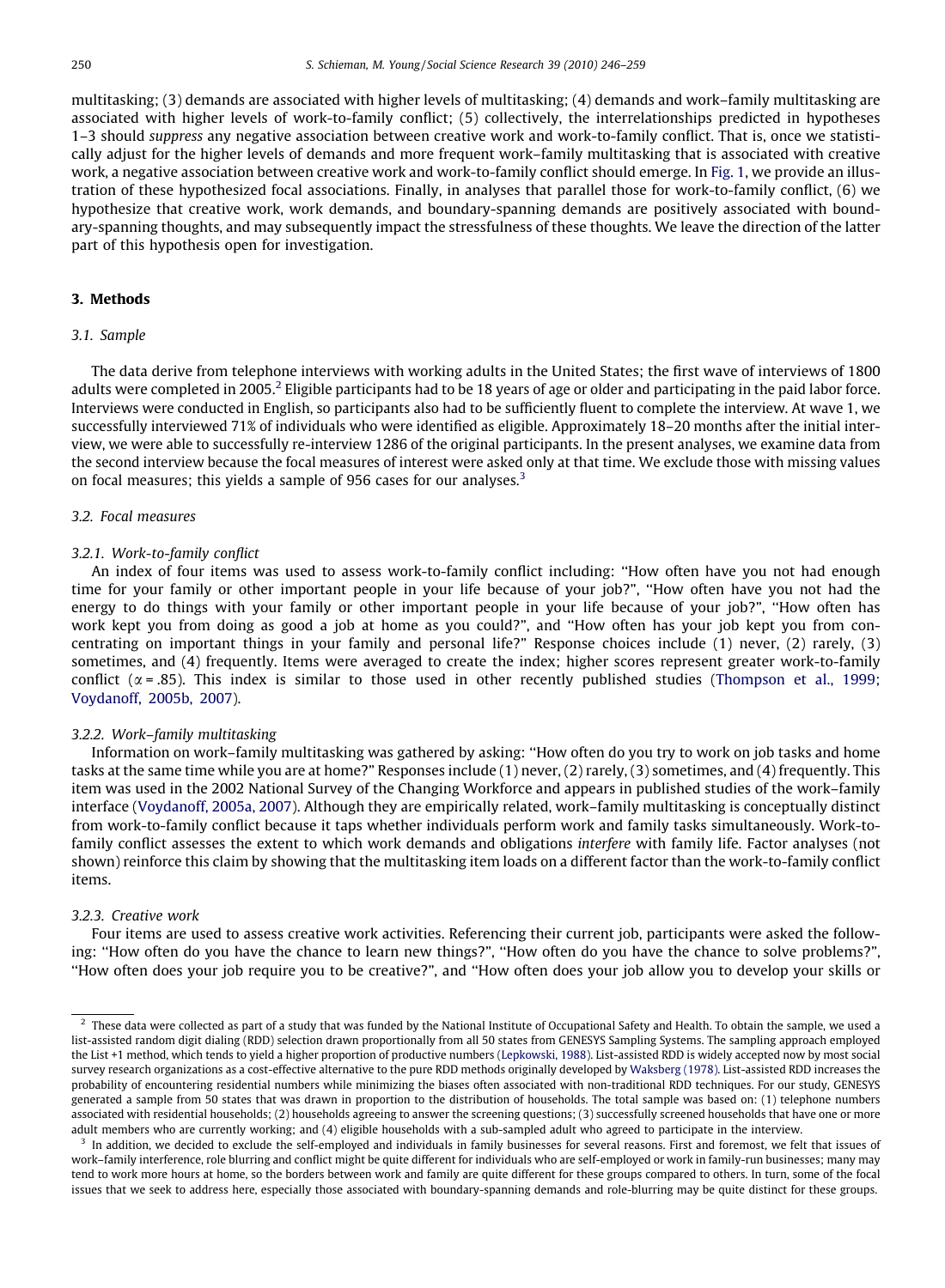<span id="page-5-0"></span>

Fig. 1. Conceptual framework of creative work and the work-family interface. Note: The dashed line represents the hypothesized suppression effect of creative work's negative association with work-to-family conflict.

abilities?" Response choices are: (1) ''never" (2) ''rarely" (3) ''sometimes" and (4) ''frequently." We averaged the items to create the creative work index ( $\alpha$  = .73). These items are similar to those in other recently published studies [\(Mirowsky and](#page-12-0) [Ross, 2007](#page-12-0)). Steps were taken to ensure the validity of our creativity measure, including factor analyses with other job related measures, such as job demands and autonomy (not shown). We also analyzed differences in creative work across occupational categories using analysis of variance procedures (ANOVA, not shown). Our findings are consistent with theoretically relevant arguments that professionals and craft workers report greater creativity in their work compared to those in administrative, service, or labor positions, net of job autonomy and work demands.

#### 3.2.4. Work demands

Two items are used to assess work demands: ''How often have you felt overwhelmed by how much you had to do at work?" and ''How often do the demands of your job exceed those doable in an 8-hour workday?" We averaged the items to create the work demands index ( $\alpha$  = .66).

#### 3.2.5. Boundary-spanning demands

We use one item that was specifically created by the researchers involved in the 2002 NSCW to assess the frequency of exposure to boundary-spanning demands (see [Voydanoff, 2005a, 2007](#page-12-0)). It asks participants: ''How often do coworkers, supervisors, managers, customers, or clients contact you about work-related matters outside normal work hours? Include telephone, cell phone, beeper and pager calls, as well as faxes and e-mail that you have to respond to." Response choices are coded as follows: (1) never, (2) less than once a month, (3) once a week, (4) several times a week, and (5) once or more times a day. Workers who reported that such contact was ''not relevant" for their job were coded as ''never."

# 3.2.6. Frequency and stressfulness of boundary-spanning thoughts

To assess the frequency of boundary-spanning thoughts, one item asks: ''How often do you think about things going on at work when you are not working?" Response choices are (1) "never," (2) "rarely," (3) "sometimes," and (4) "frequently." As a follow-up to assess the appraised stressfulness of boundary-spanning thoughts, individuals who did not report "never" were asked: ''When you think about work-related things outside of work, how stressful are these thoughts?" Response choices are (1) ''not at all stressful," (2) ''somewhat stressful," and (3) ''very stressful."

# 3.3. Control measures

Several control measures are included in all models because prior theory and evidence suggests that sociodemographic conditions [\(Bellavia and Frone, 2005](#page-12-0)), family structure and household conditions [\(McManus et al., 2002](#page-12-0)) and work conditions ([Jacobs and Gerson, 2004; Voydanoff, 2007](#page-12-0)) may have relevance for the conditions and linkages delineated among our focal associations.

Gender. We use dummy-codes for men (0) and women (1).

Age. Age is coded in years.

Race. For participants' race, we contrast white (1) versus all other categories (0).

Marital status. We use married (includes common-law) as the omitted reference category and contrast against never married and previously married in regression analyses.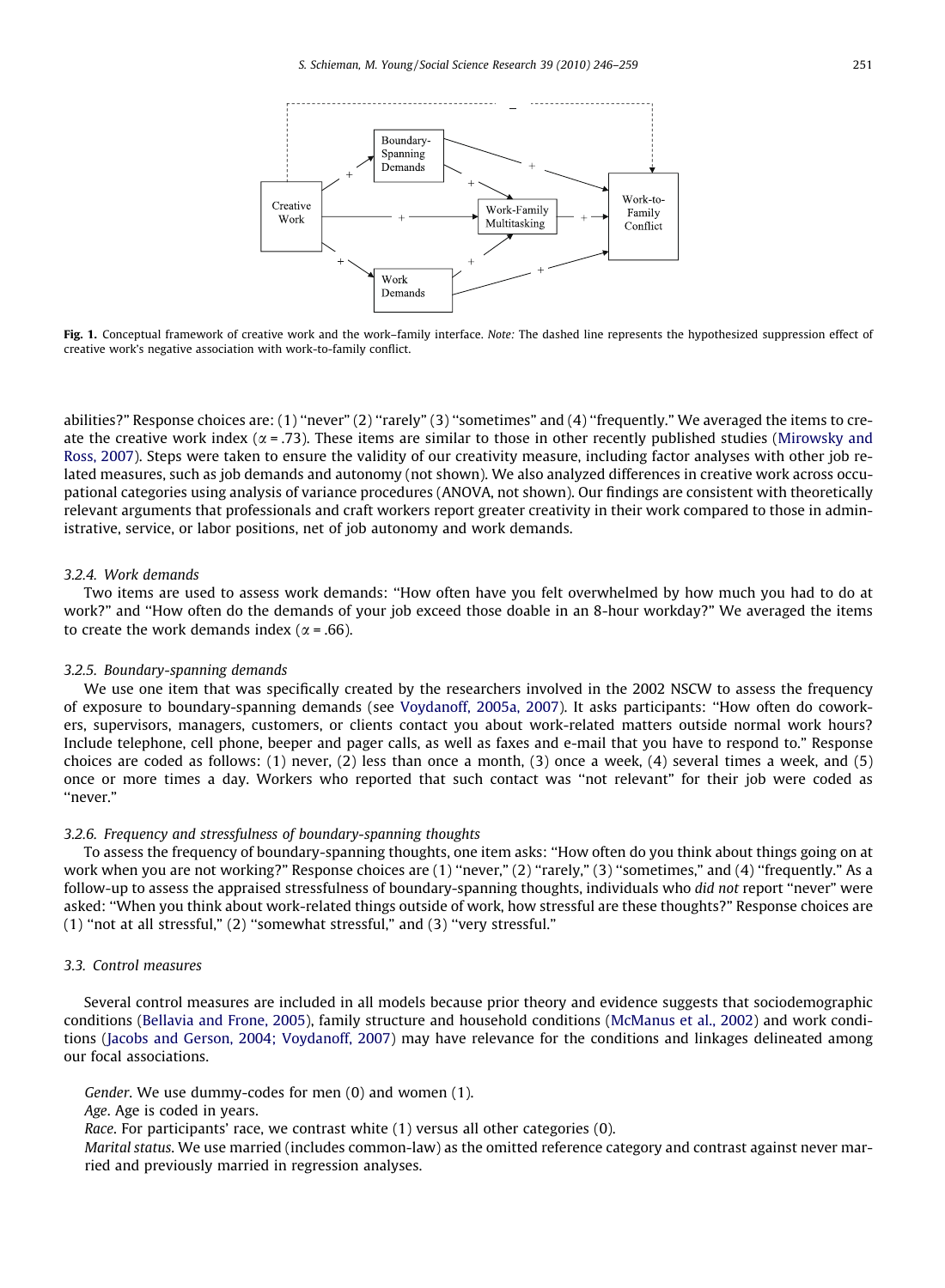# 3.3.1. Spouse/partner work status

One item assesses whether participants have a spouse/partner who is currently working full-time (1) versus others (0). In additional analyses (not shown), we assessed the influence of having a spouse/partner who works part-time. None of those effects were statistically significant, so we present results with the full-time versus other contrast.

#### 3.3.2. Number of children in household

We include a measure of the total number of children under the age of 18 residing in the household.

# 3.3.3. Education

Education is coded as (1) some high school but did not graduate, (2) high school graduate or GED, (3) specialized vocational training or some college, (4) Associate's Degree, (5), college graduate (BA or BS), and (6) post graduate—advanced degree (MA, Ph.D.).

#### 3.3.4. Occupation

To assess occupation, we asked participants about the job title of the ''main job at which you worked last week." This question refers to their main place of employment; that is, the one that participants spend most of their time. We also asked about some of the main duties to more accurately code responses. Using the open-ended information provided, we coded responses into five main categories in accordance with the commonly-used Bureau of Labor Statistics codes. These include: professional (managerial and professional specialty occupations), administrative (technical, sales, and administrative support occupations), service (service occupations), craft (precision production, craft, and repair occupations), and labor (operators or laborers). In regression analyses, we use professional as the omitted reference category.

# 3.3.5. Supervisor

One item asks participants: ''Do you supervise or manage anyone as part of your job?" We coded yes responses as 1 (supervisor) and no responses as 0.

# 3.3.6. Job autonomy

One question asks participants ''In your current job, how often does someone else decide how you do your work? Response choices are: (1) "never" (2) "rarely" (3) "sometimes" and (4) "frequently." These items were reversed so that higher scores represent greater job autonomy.

# 3.3.7. Schedule control

One question asks about schedule control: ''Who usually decides when you start and finish work each day at your main job? Is it someone else, or can you decide within certain limits, or are you entirely free to decide when you start and finish work?" We coded responses as no schedule control (0), limited control (1), and full control (2). In regression analyses, individuals with no schedule control are the omitted/contrast category. This item is similar to those used in prior General Social Surveys and recently published research ([Jacobs and Gerson, 2004; Voydanoff, 2007](#page-12-0)).

#### 3.3.8. Work hours

We contrast participants who work 50 hours with workers in two other categories: 40–49 hours per week and fewer than 40 hours per week.

#### 3.3.9. Personal income

Income is assessed with the question: ''For the complete year of, 2004, what was your total personal income, including income from all of your paid jobs, before taxes?"

[Table 1](#page-7-0) provides summary statistics for all variables used in these analyses.

## 3.4. Plan of analyses

All analyses were conducted using ordinary least squares (OLS) regression techniques. In the first set of analyses in [Table](#page-8-0) [2,](#page-8-0) we examine the association between creative work and three focal measures: work demands, boundary-spanning demands, and work–family multitasking. These models test (1) the hypothesis that creative work is associated with greater work demands, boundary-spanning demands, and work–family multitasking and (2) the hypothesis that work demands and boundary-spanning demands independently increase work–family multitasking.

In the next set of analyses shown in [Table 3,](#page-9-0) we test the hypotheses about the association between creative work and work-to-family conflict and focus special attention on the intervening roles of demands and multitasking in that association. Model 1 regresses work-to-family conflict on creative work; subsequent models include work demands (model 2), boundary-spanning demands (model 3), both forms of demands simultaneously (model 4), work–family multitasking (model 5), and all measures (model 6). These steps are taken to identify the unique and shared influence of demands and multitasking on the association between creative work and work-to-family conflict, as well as possible mediating links between demands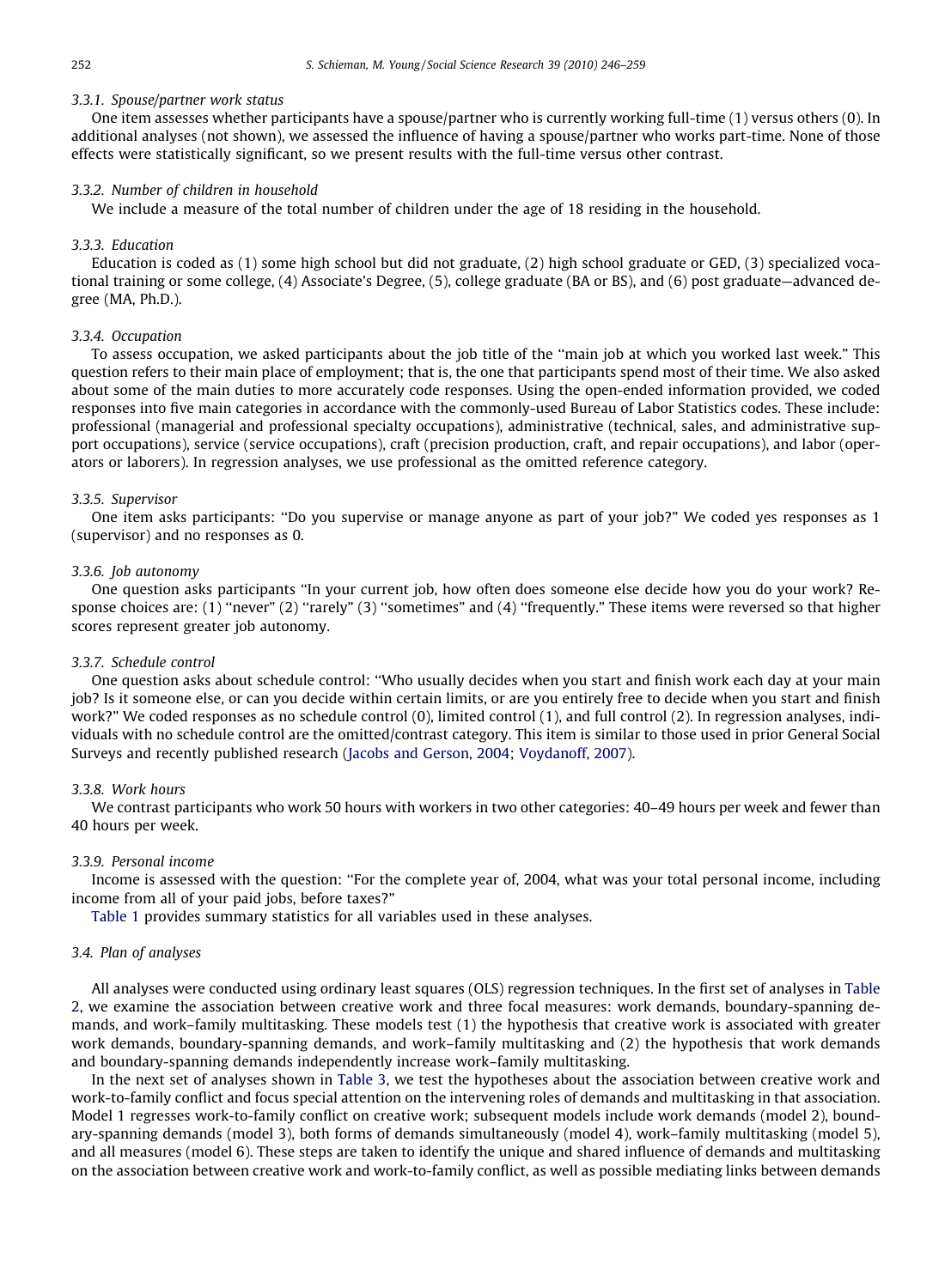<span id="page-7-0"></span>Summary statistics for all study variables.

| Variable                   | M         | <b>SD</b> | Range         |
|----------------------------|-----------|-----------|---------------|
| <b>Focal measures</b>      |           |           |               |
| Work-family conflict       | 2.35      | .78       | $1 - 4$       |
| Creative work              | 3.29      | .64       | $1 - 4.75$    |
| Work demands               | 2.84      | .80       | $1 - 4$       |
| Boundary-spanning demands  | 2.41      | 1.23      | $1 - 5$       |
| Boundary-spanning thoughts | 2.80      | .95       | $1 - 4$       |
| Stressfulness of thoughts  | 1.80      | .60       | $1 - 3$       |
| Work-family multitasking   | 1.98      | .99       | $1 - 4$       |
| Control measures           |           |           |               |
| Women                      | .60       | .49       | $0 - 1$       |
| White                      | .77       | .42       | $0 - 1$       |
| Age                        | 44.48     | 12.15     | $18 - 85$     |
| Never married              | .16       | .37       | $0 - 1$       |
| Previously married         | .21       | .41       | $0 - 1$       |
| Married                    | .63       | .48       | $0 - 1$       |
| Spouse/partner works       | .77       | .42       | $0 - 1$       |
| Kids at home               | .85       | 1.28      | $0 - 8$       |
| Education                  | 3.80      | 1.52      | $1 - 6$       |
| Administrative             | .39       | .49       | $0 - 1$       |
| Service                    | .14       | .35       | $0 - 1$       |
| Craft                      | .07       | .25       | $0 - 1$       |
| Laborer                    | .08       | .28       | $0 - 1$       |
| Professional               | .32       | .47       | $0 - 1$       |
| Supervisor                 | .62       | .49       | $0 - 1$       |
| Job autonomy               | 2.96      | .94       | $1 - 4$       |
| No schedule control        | .46       | .50       | $0 - 1$       |
| Some schedule control      | .39       | .49       | $0 - 1$       |
| Full schedule control      | .15       | .35       | $0 - 1$       |
| <40 hours per week         | .26       | .44       | $0 - 1$       |
| 40-49 hours per week       | .47       | .50       | $0 - 1$       |
| 50-plus hours per week     | .26       | .44       | $0 - 1$       |
| Personal income            | 45,016.79 | 34,818.27 | $0 - 300,000$ |

Note: All values presented are based on N = 956 except for the frequency and stressfulness of boundary-spanning thoughts (N = 955 and 842, respectively).

and multitasking. To illustrate observed effects, we provide a figure for the unadjusted and adjusted association between creative work and work-to-family conflict net of demands and multitasking [\(Fig. 2\)](#page-10-0).

To test Hypothesis 6, we examine the association between creative work and two additional dependent variables: the frequency and stressfulness of boundary-spanning thoughts. For each, we regress the frequency (or stressfulness) on creative work [\(Table 4,](#page-11-0) model 1) and add work demands, boundary-spanning demands, and multitasking [\(Table 4,](#page-11-0) model 2) to assess their influence on the link between creative work and boundary-spanning thoughts.<sup>4</sup>

## 4. Results

#### 4.1. Creative work, demands, and work–family multitasking

Is creative work associated with work demands, boundary-spanning demands, and work–family multitasking? It appears so. The first two columns in [Table 2](#page-8-0) indicate that individuals who have more creative work tend to report higher levels of work demands and boundary-spanning demands. Moreover, as shown in the first model for work–family multitasking, creative work is associated with more frequent multitasking. In the second multitasking model, work demands and boundaryspanning demands are associated with more frequent work–family multitasking. Two patterns are noteworthy: (1) the effect of each form of demand is observed independently of the other and (2) these interrelationships contribute partially to the positive association between creative work and work–family multitasking, although that effect remains statistically significant. Collectively, these patterns support hypotheses 1, 2, and 3.

 $<sup>4</sup>$  For the analyses in [Tables 2 and 4](#page-8-0) we examine ordinal dependent variables. In these instances, we estimated separate models using ordered logistic</sup> regression techniques. However, these results essentially mirror those obtained using OLS techniques. Therefore, we report findings based on OLS procedures for ease of presentation and interpretation (available from the authors upon request).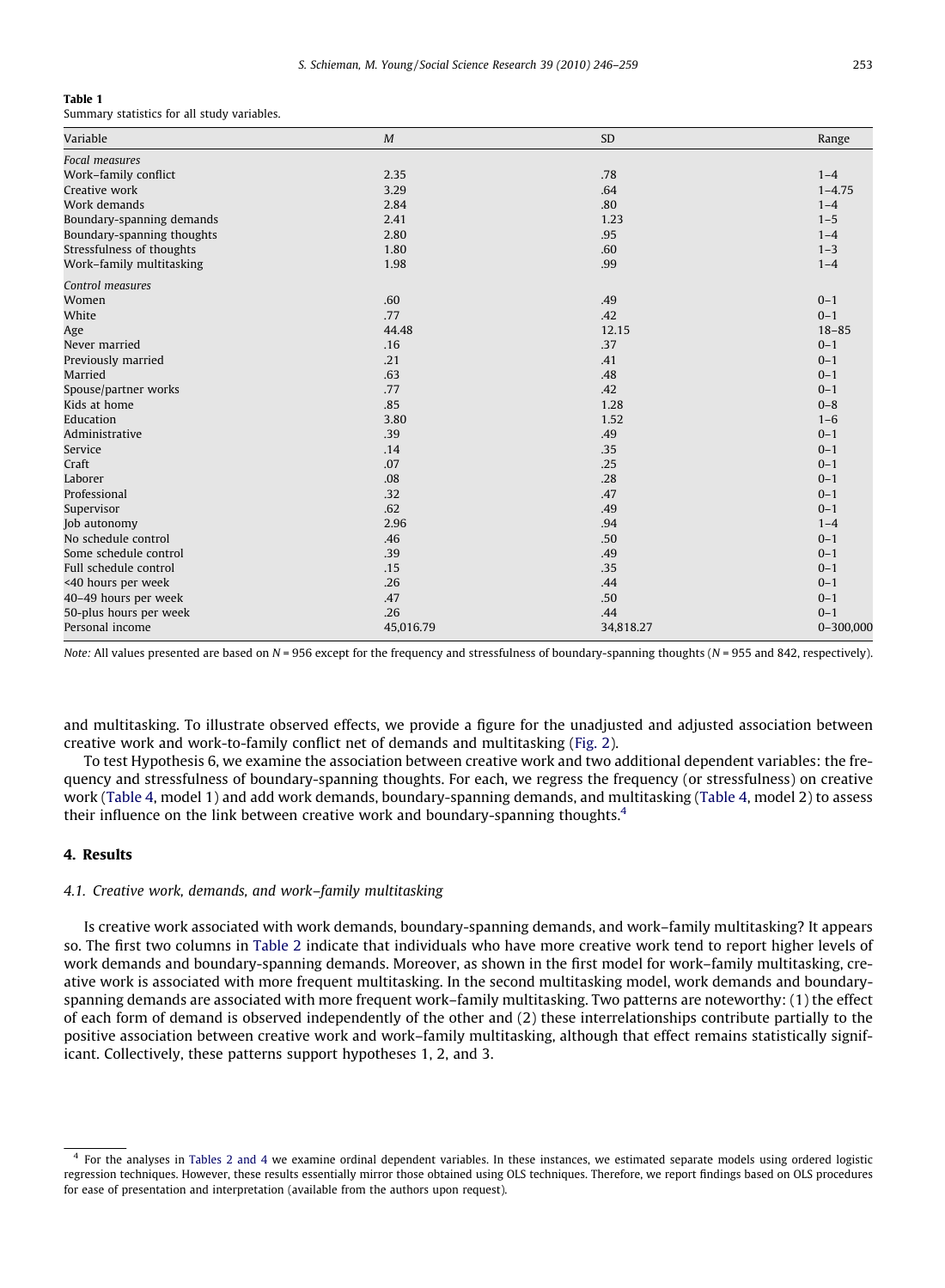<span id="page-8-0"></span>The association between creative work and work demands, boundary-spanning demands, and work–family multitasking ( $N = 956$ ).

|                                    | Work demands<br>Boundary-spanning demands | Work-family multitasking    |                  |                            |
|------------------------------------|-------------------------------------------|-----------------------------|------------------|----------------------------|
|                                    |                                           |                             | (1)              | (2)                        |
| Creative work                      | $.13$ (.04)                               | $.23$ (.05)                 | $.19$ (.05)      | $.13$ (.05)                |
| Work demands                       |                                           |                             |                  | $.17$ $(.04)$              |
| Boundary-spanning demands          |                                           |                             |                  | $.19$ (.03)                |
| Women                              | .11(.06)                                  | $-.30$ <sup>***</sup> (.08) | .01(.07)         | .01(.07)                   |
| White                              | $-.09(.06)$                               | $.24^*$ (.09)               | $-.16$ (.07)     | $-.19$ (.07)               |
| $(Age)^{e-02}$                     | $-.50(.22)$                               | $-.57(.34)$                 | .17(.28)         | .18(.27)                   |
| Never married <sup>a</sup>         | $-.08(.07)$                               | .05(0.11)                   | .07(0.10)        | .07(.09)                   |
| Previously married <sup>a</sup>    | .01(.07)                                  | $.23^{\star}$ (.10)         | $.17$ (.08)      | .13(.08)                   |
| Spouse/partner works               | .05(.06)                                  | .04(.09)                    | .02(.08)         | .00(.07)                   |
| Children at home                   | .00(.02)                                  | $-.02(.03)$                 | $-.02$ (.02)     | $-.01(.02)$                |
| Education                          | $-.01(.02)$                               | .05(.03)                    | $.08***$ $(.02)$ | $.08$ (.02)                |
| Administrative <sup>b</sup>        | $-.12^*(.06)$                             | $-.24(.09)$                 | $-.25$ ** (.08)  | $-.18$ * (.07)             |
| Service <sup>b</sup>               | $-.19^{\dagger}$ (.09)                    | $-.13(.13)$                 | $-.12(.10)$      | $-.06(.10)$                |
| Craft <sup>b</sup>                 | $-.17(.11)$                               | $-.38^*(.17)$               | $-.24(.14)$      | $-.14(.13)$                |
| Laborer <sup>b</sup>               | $-.10(.11)$                               | $-.55$ $(.16)$              | $-.46$ (.13)     | $-.34$ (.12)               |
| Supervisor                         | $-.14^*(.05)$                             | $-.38$ $(.08)$              | .06(.06)         | $.16^*$ (.06)              |
| Autonomy                           | $-.10(.03)$                               | $-.04(.04)$                 | $-.08(.03)$      | $-.06(.03)$                |
| Some schedule control <sup>c</sup> | .08(.05)                                  | $.22$ * $(.08)$             | $.27$ (.07)      | $.22$ <sup>***</sup> (.06) |
| Full schedule control <sup>c</sup> | .02(.08)                                  | $.70***$ $(.11)$            | $.67$ (.09)      | $.54$ (.09)                |
| <40 hours per week <sup>d</sup>    | $-.25***(0.06)$                           | $-.47$ (.09)                | $-.43$ (.07)     | $-.30***$ (.07)            |
| 40-49 hours per week <sup>d</sup>  | $-.68$ <sup>***</sup> (.07)               | $-.22$ (.11)                | $-.45***(09)$    | $-.29***$ (.09)            |
| (Personal income) $e^{-0.5}$       | .08(.08)                                  | .23(.12)                    | $-.19(.10)$      | $-.21^{\degree}(.96)$      |
| Constant                           | .91                                       | .50                         | .33              | .08                        |
| $R^2$                              | .19                                       | .23                         | .20              | .27                        |

Note: Unstandardized coefficients are shown with standard errors in parentheses.

 $p < .05$  (two-tailed test).

 $p < .01$  (two-tailed test).

 $p < .001$  (two-tailed test).

Compared to married.

**b** Compared to professional occupations.

<sup>c</sup> Compared to no schedule control.

Compared to 50-plus hours per week.

#### 4.2. Creative work and work-to-family conflict

Next, we turn to the association between creative work and work-to-family conflict. The first model in [Table 3](#page-9-0) indicates that—at least initially—creative work appears to be unrelated to work-to-family conflict. However, models 2–6 reveal important intervening suppression influences. Specifically, a negative and statistically significant association between creative work and work-to-family conflict appears only after we adjust for work demands (model 2), boundary-spanning demands (model 3), both forms of demands simultaneously (model 4), and work–family multitasking (model 5). When we include demands and multitasking together in the same model (model 6) we observe that the size of the negative creative work coefficient is more than twice that shown in model 1 and is statistically significant at the  $p < .001$  level. [Fig. 2](#page-10-0) illustrates the slopes representing the association between creative work and work-to-family conflict prior to and after statistical adjustments for both forms of demands and multitasking. The unadjusted slope suggests that creative work is unrelated to workto-family conflict. However, the adjusted slope suggests suppression influences attributable to the demands and role blurring associated with creative work. This statistical process is more readily observable when we plot the unadjusted and adjusted effects of creative work on work-to-family conflict.

Two patterns contribute to these intervening suppression influences: (1) creative work is associated with higher levels of work demands, boundary-spanning demands, and work–family multitasking and (2) both demands and multitasking are associated with higher levels of work-to-family conflict. Taken together, these findings lend support to hypotheses 4 and 5. As predicted, people in creative work would report less work-to-family conflict were it not for the fact that they tend to report more of both forms of demands and multitasking. Thus, these intervening relationships mask or conceal the resource ''benefits" of creative work for the work–family interface. Once we account for the potential ''costs" of creative work (as represented in the demands perspective), the ''benefits" of creative work for the work–family interface are more easily distinguished (as predicted by the resource view).

#### 4.3. Creative work and boundary-spanning thoughts

In [Table 4](#page-11-0), we document the influence of creative work on the frequency and stressfulness of boundary-spanning thoughts. The first model shows that creative work is associated with more frequent boundary-spanning thoughts. The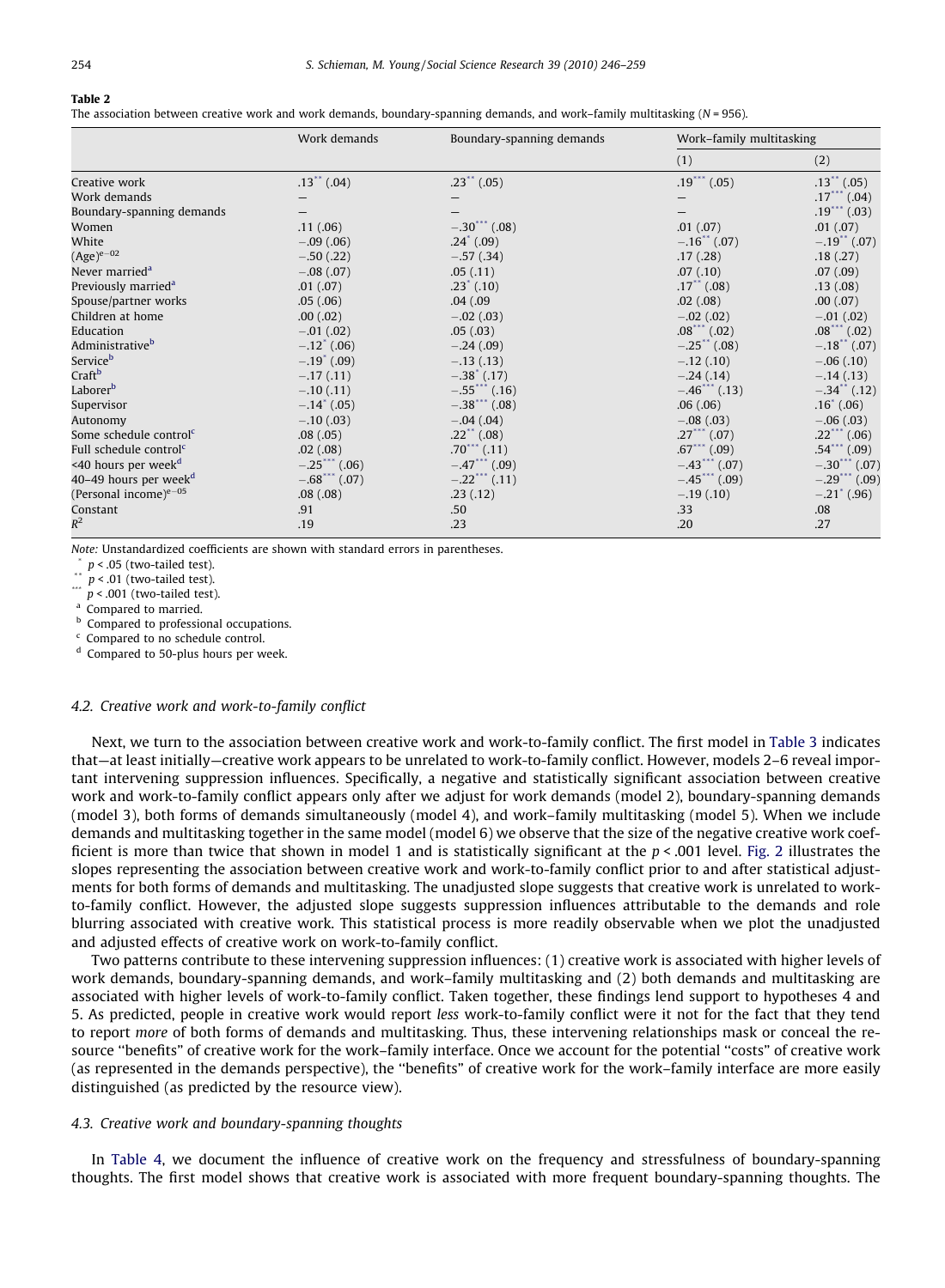<span id="page-9-0"></span>Regression of work–family conflict on focal measures and controls  $(N = 956)$ .

| $-.10$ <sup>**</sup> (.04)<br>$-.12$ *** (.04)<br>$-.08^{\degree}$ (.04)<br>$-.10^{**}(.04)$<br>$-.05(.04)$<br>Creative work<br>$.38$ (.03)<br>$.34$ $(.03)$<br>Work demands<br>$.13$ (.02)<br>$.09$ (.02)<br>$.05^*$ (.02)<br>Boundary-spanning demands<br>$.28$ (02)<br>Work-family multitasking<br>$.15$ (.06)<br>$.12^*$ (.05)<br>$.10^*$ (.05)<br>$.11^*$ (.06)<br>Women<br>.07(.05)<br>.10(.05)<br>White<br>$-.03$ (.06)<br>$-.06(.06)$<br>$-.02(.05)$<br>.02(.05)<br>$-.01(.05)$<br>.03(0.05)<br>$(Age)^{e-02}$<br>$-.48^*(.22)$<br>$-.43$ (.21)<br>$-.20(.20)$<br>$-.41(.22)$<br>$-.25(.20)$ | Model 6          |
|------------------------------------------------------------------------------------------------------------------------------------------------------------------------------------------------------------------------------------------------------------------------------------------------------------------------------------------------------------------------------------------------------------------------------------------------------------------------------------------------------------------------------------------------------------------------------------------------------|------------------|
|                                                                                                                                                                                                                                                                                                                                                                                                                                                                                                                                                                                                      | $-.15***$ (.04)  |
|                                                                                                                                                                                                                                                                                                                                                                                                                                                                                                                                                                                                      | $.33***$ $(.03)$ |
|                                                                                                                                                                                                                                                                                                                                                                                                                                                                                                                                                                                                      |                  |
|                                                                                                                                                                                                                                                                                                                                                                                                                                                                                                                                                                                                      | $.22$ (.02)      |
|                                                                                                                                                                                                                                                                                                                                                                                                                                                                                                                                                                                                      |                  |
|                                                                                                                                                                                                                                                                                                                                                                                                                                                                                                                                                                                                      |                  |
|                                                                                                                                                                                                                                                                                                                                                                                                                                                                                                                                                                                                      | $-.25(.19)$      |
| $-.03$ (.07)<br>.00(.07)<br>$-.04(.07)$<br>.00(0.07)<br>$-.05(.07)$<br>Never married <sup>a</sup>                                                                                                                                                                                                                                                                                                                                                                                                                                                                                                    | $-.02(.06)$      |
| Previously married <sup>a</sup><br>.06(.06)<br>.05(.06)<br>.03(.06)<br>.03(.06)<br>.00(.06)<br>.00(.06)                                                                                                                                                                                                                                                                                                                                                                                                                                                                                              |                  |
| Spouse/partner works<br>$-.13$ (.06)<br>$-.15$ (.06)<br>$-.14$ (.06)<br>$-.15$ (.06)<br>$-.14^{\circ}$ (.06)                                                                                                                                                                                                                                                                                                                                                                                                                                                                                         | $-.15$ (.05)     |
| .02(.02)<br>.02(.02)<br>.03(.02)<br>.02(.02)<br>.03(.02)<br>.03(.02)<br>Kids at home                                                                                                                                                                                                                                                                                                                                                                                                                                                                                                                 |                  |
| $.04^{\degree}$ (.02)<br>$.03^{\degree}$ (.02)<br>$.04^{\degree}$ (.02)<br>Education<br>.02(.02)<br>.01(.02)<br>.02(.02)                                                                                                                                                                                                                                                                                                                                                                                                                                                                             |                  |
| Administrative <sup>b</sup><br>$-.10(.06)$<br>$-.05(.06)$<br>$-.07(.06)$<br>$-.04(.06)$<br>$-.03(.06)$<br>.00(0.05)                                                                                                                                                                                                                                                                                                                                                                                                                                                                                  |                  |
| Service <sup>b</sup><br>.04(.08)<br>.11(.08)<br>.06(.08)<br>.12(.08)<br>.08(.08)<br>.14(.07)                                                                                                                                                                                                                                                                                                                                                                                                                                                                                                         |                  |
| Craft <sup>b</sup><br>$-.16(.11)$<br>$-.09(.10)$<br>$-.11(.11)$<br>$-.06(.10)$<br>$-.09(.10)$                                                                                                                                                                                                                                                                                                                                                                                                                                                                                                        | $-.03(.10)$      |
| Laborer <sup>b</sup><br>$-.01(.11)$<br>.03(.10)<br>.06(.10)<br>.07(0.10)<br>.12(.10)<br>.15(.10)                                                                                                                                                                                                                                                                                                                                                                                                                                                                                                     |                  |
| $-.20$ (.05)<br>$-.14$ (.05)<br>$-.15$ (.05)<br>$-.11^{\circ}(.05)$<br>$-.21$ (.05)<br>Supervisor                                                                                                                                                                                                                                                                                                                                                                                                                                                                                                    | $-.15$ (.05)     |
| $-.14$ (.02)<br>$-.18$ (.03)<br>$-.16$ (.03)<br>$-.18$ (.03)<br>$-.14$ (.02)<br>Autonomy                                                                                                                                                                                                                                                                                                                                                                                                                                                                                                             | $-.13$ (.02)     |
| Some schedule control <sup>c</sup><br>$-.03(.05)$<br>$-.03(.05)$<br>$-.05(.05)$<br>.00(0.05)<br>$-.07(.05)$                                                                                                                                                                                                                                                                                                                                                                                                                                                                                          | $-.10^{**}(.05)$ |
| Full schedule control <sup>c</sup><br>$-.06(.07)$<br>$-.24$ (.07)<br>$-.05(.07)$<br>$-.14(.07)$<br>$-.12(.07)$                                                                                                                                                                                                                                                                                                                                                                                                                                                                                       | $-.24$ (.08)     |
| $-.38$ (.06)<br><40 hours per week <sup>d</sup><br>$-.36***(0.05)$<br>$-.50$ <sup>***</sup> (.06)<br>$-.39$ (.06)<br>$-.43$ (.06)                                                                                                                                                                                                                                                                                                                                                                                                                                                                    | $-.30***$ (.05)  |
| $-.34$ (.07)<br>$-.59$ (.07)<br>$-.34$ <sup>***</sup> (.07)<br>$-.48$ <sup>***</sup> (.07)<br>40–49 hours per week <sup>d</sup><br>$-.61$ *** (.07)                                                                                                                                                                                                                                                                                                                                                                                                                                                  | $-.27***$ (.06)  |
| (Personal income) $e^{-0.5}$<br>$-.13(.73)$<br>$-.10(.80)$<br>$-.11(.78)$<br>$-.13(.72)$<br>$-.51(.75)$                                                                                                                                                                                                                                                                                                                                                                                                                                                                                              | $-.89(.70)$      |
| 3.52<br>3.16<br>3.05<br>3.14<br>3.42<br>3.11<br>Constant                                                                                                                                                                                                                                                                                                                                                                                                                                                                                                                                             |                  |
| $R^2$<br>.32<br>.22<br>.33<br>.29<br>.19<br>.39                                                                                                                                                                                                                                                                                                                                                                                                                                                                                                                                                      |                  |

Note: Unstandardized coefficients are shown with standard errors in parentheses.

 $\uparrow p$  < .05 (two-tailed test).

\*\*  $p < .01$  (two-tailed test).

 $p < .001$  (two-tailed test).

<sup>a</sup> Compared to married.

**b** Compared to professional occupations.

<sup>c</sup> Compared to no schedule control.

<sup>d</sup> Compared to more than 50 hours.

second model, however, indicates that the influence of creative work is no longer statistically significant. Two patterns account for this: (1) as we established earlier, creative work is associated with more demands and work–family multitasking; (2) demands and multitasking, in turn, are associated with more frequent boundary-spanning thoughts. Collectively, these intervening links fully contribute to the positive association between creative work and the frequency of boundary-spanning thoughts.

By contrast, the models shown in the third and fourth columns tell a different story. The third column shows that creative work is associated negatively with the appraised stressfulness of boundary-spanning thoughts. That is, people who have more creative work activities and experience boundary-spanning thoughts tend to appraise those thoughts as less stressful than those with less creative activities. Adjustments for demands and multitasking—which are associated positively with stressful appraisals—partially suppress the effects of creative work. We interpret this suppression effects in the following way: People with creative work activities would appraise boundary-spanning thoughts as less stressful were it not for the greater demands and more frequent multitasking associated with creative work. Taken together, the results in [Table](#page-11-0) [4](#page-11-0) illustrate the ways that creative work activities can increase the frequency of boundary-spanning thoughts while also simultaneously diminishing their stressfulness.<sup>5</sup>

# 5. Discussion

This study examined the influence of creative work on the work–family interface. Results provide four main contributions. First, we underscore the value of creative work as a work resource because of its negative association with workto-family conflict and the stress of boundary-spanning thoughts. At the same time, however, we have revealed previously undocumented intervening suppression influences. Specifically, creative work is associated with higher levels of work demands, boundary-spanning demands, and work–family multitasking. In turn, all three of these processes are associated with

<sup>&</sup>lt;sup>5</sup> Some readers may wonder about potential gender contingencies in the patterns observed in all of our analyses. In a series of separate analyses (not shown, but available upon request), we found no evidence of gender-contingent effects in any of the models in [Tables 2–4.](#page-8-0) Thus, creative work and both forms of demands are associated with more work–family multitasking in similar ways among women and men. Likewise, creative work, demands, and multitasking are associated with work-to-family conflict, the frequency of boundary spanning thoughts, and the appraised stressfulness of those thoughts in similar ways for women and men.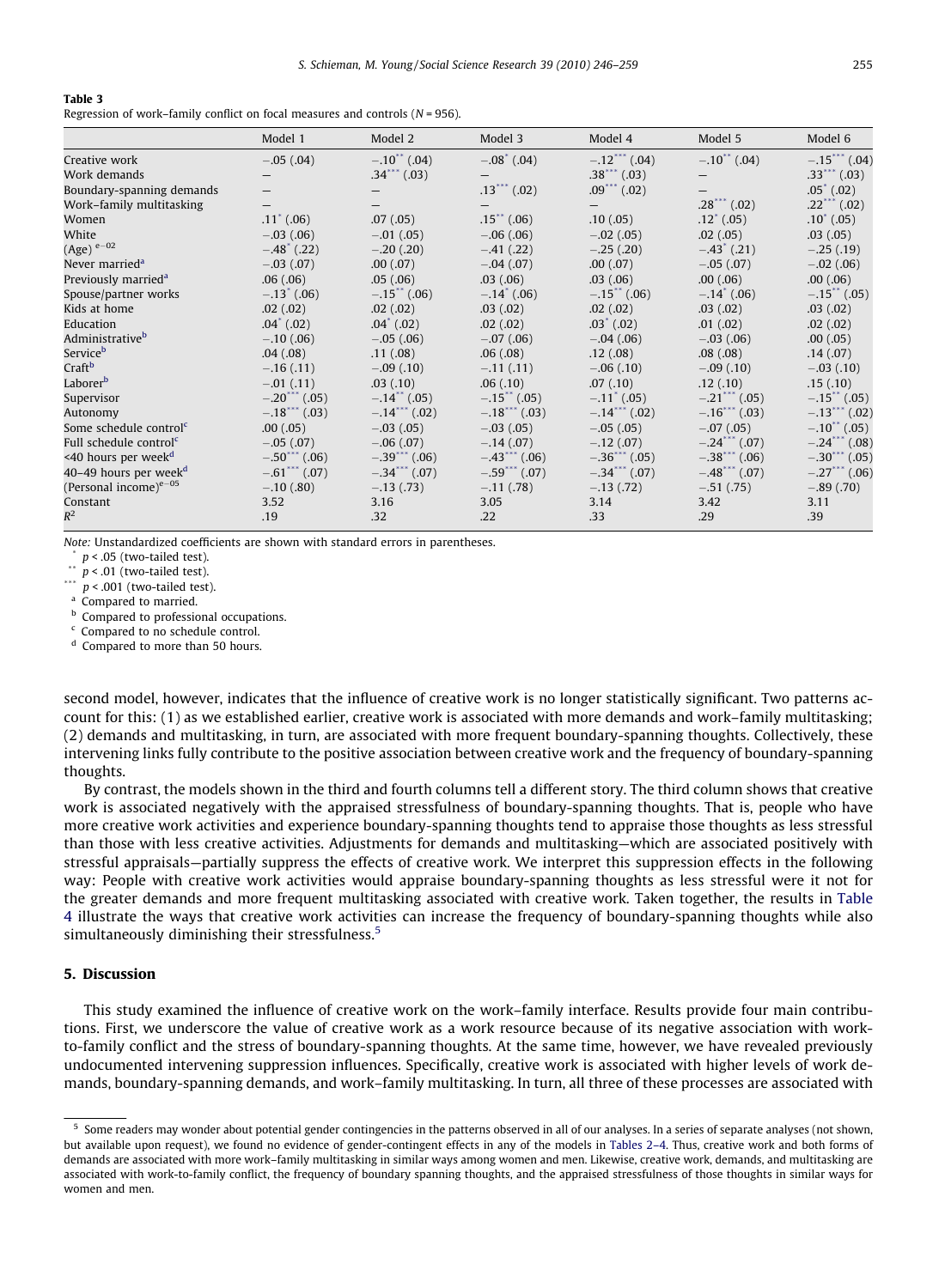<span id="page-10-0"></span>

Fig. 2. The association between creative work and work-to-family conflict. Note: Predicted values of work-to-family conflict are based on results shown in model 1 and model 6 of [Table 3](#page-9-0). All continuous values are held constant at their respective means. For categorical variables in the model, we solved that equation for white, married women working 40–49 hours per week in professional occupations who had a working spouse and no schedule control. Solving for other values will alter the intercept but not the slope representing the association between multitasking and work-to-family conflict.

higher levels of work-to-family conflict and greater stress. So were it not for their greater demands and more frequent multitasking, individuals with creative work would report even less work-to-family conflict and less stressful boundaryspanning thoughts. Taken together, our findings shed new light on the complexities of creative work—as a resource and as a source of demands—and their collective implications for stress in the work–family interface.

As [Voydanoff \(2007\)](#page-13-0) and others have argued, there is little doubt that creative work is a work resource that most workers prefer. The definition of creative work entails workers having opportunities to learn new things, solve problems, enhance their skills, and engage in creative tasks. These elements represent resources that, for the most part, seem to be among other work conditions (i.e., autonomy, schedule control) that can help individuals avoid or minimize the difficulties associated with navigating the work–family interface. Yet, our observations underscore a critical but often overlooked point—creative work appears to come with some costs: It tends to elevate exposure to work-related demands.

As the job demands-resources model and border theory predict, these processes typically contribute to work–family role blurring. One form of role blurring involves work–family multitasking activities; that is, doing work- and family-related tasks at the same time. We observe that creative work and demands are associated with more frequent multitasking. There is a critical implication of these patterns for the resource view of creative work: The negative association between creative work and work-to-family conflict is suppressed. Were it not for their higher levels of demands and more frequent multitasking activities, individuals with creative work would report even lower levels of work-to-family conflict. Simply put, the demands associated with creative work and their implications for role blurring in the form of multitasking increases exposure to work-to-family conflict. Thus, if there is a ''downside" to creative work, this appears to be it. Once we take these conditions into account, the observed net negative association between creative work and work-to-family conflict is consistent with the basic predictions of the resource hypothesis.

Our findings also contribute to previously unexamined work–family interface processes: the frequency of boundaryspanning thoughts and their appraisal as stressful. Intrusive thoughts about work represent another way that work creeps into nonwork life. We find that individuals with creative work report more frequent boundary-spanning thoughts because of their greater demands and multitasking. These patterns provide further evidence about the ways that central participants in the workplace experience a more permeable border between work and family. When one frequently thinks about work-related issues outside of the workplace, this process has potentially deleterious consequences.

We extend prior research by showing that, despite reporting more frequent boundary-spanning thoughts, individuals with creative work are less likely to appraise these thoughts as stressful. While this finding elaborates on an understudied element of role blurring, it also underscores the flawed assumption that thinking about work outside of normal work hours is uniformly stressful. Creative work may foster productive processes that include a sense of being able to effectively manage work-related tasks. Moreover, creative work is often enjoyable and engaging—so individuals may desire to think about their work when they are outside of usual spatial and temporal parameters of the workplace. Indeed, it is these more favorable social–structural arrangements and processes, as identified by the resource hypothesis, which may contribute to the overall net negative association between creative work and levels of work-to-home conflict.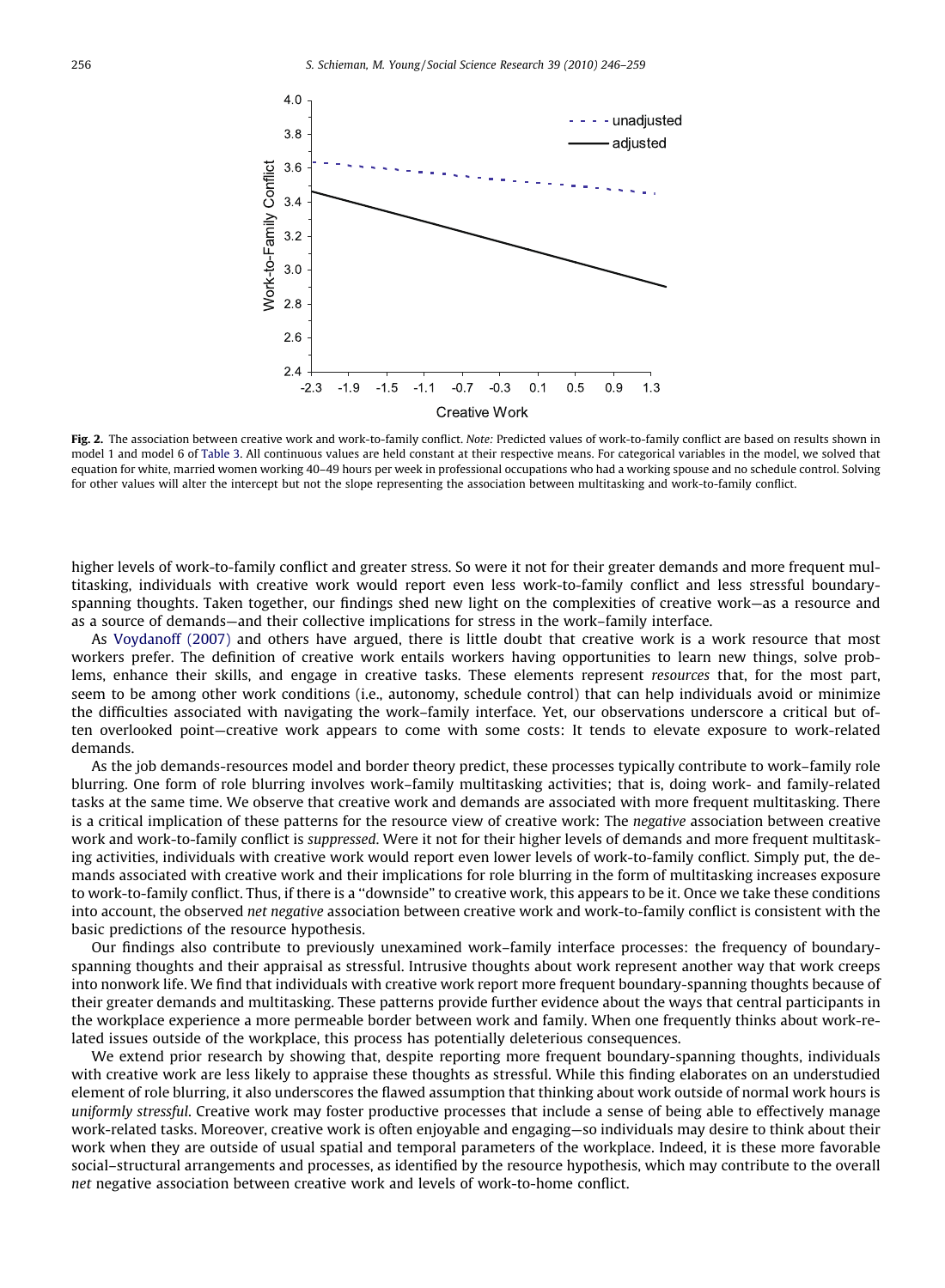<span id="page-11-0"></span>Regression of boundary-spanning thoughts on focal measures and controls.

|                                    | Frequency of boundary-spanning thoughts |                  | Stressfulness of boundary-spanning thoughts |                   |
|------------------------------------|-----------------------------------------|------------------|---------------------------------------------|-------------------|
|                                    | (1)                                     | (2)              | (1)                                         | (2)               |
| Creative work                      | $.12^*(.05)$                            | .02(.05)         | $-.12$ <sup>***</sup> (.04)                 | $-.18$ (.04)      |
| Work demands                       |                                         | $.25$ (.04)      |                                             | $.21$ (.03)       |
| Boundary-spanning demands          |                                         | $.11***$ $(.03)$ |                                             | $.08***$ $(.02)$  |
| Work-family multitasking           |                                         | $.26$ (.03)      |                                             | $.10^{***}$ (.02) |
| Women                              | .02(.07)                                | .03(.06)         | $.13$ (.05)                                 | $.13$ (.05)       |
| White                              | .12(.07)                                | $.15^*$ (.06)    | .02(.05)                                    | .04(.05)          |
| $(Age)^{e-02}$                     | .00(.28)                                | .24(.25)         | $-.37(.19)$                                 | $-.18(.18)$       |
| Never married <sup>a</sup>         | $-.14(.10)$                             | $-.14(.08)$      | .01(.07)                                    | .01(.06)          |
| Previously married <sup>a</sup>    | $-.02(.08)$                             | $-.09(.07)$      | $-.05(.06)$                                 | $-.10(.05)$       |
| Spouse/partner works               | $-.03(.08)$                             | $-.05(.07)$      | .00(.05)                                    | $-.02(.05)$       |
| Kids at home                       | $-.03(.03)$                             | $-.03(.02)$      | $-.01(.02)$                                 | $-.01(.02)$       |
| Education                          | .04(.02)                                | .02(.02)         | .03(.02)                                    | .02(.02)          |
| Administrative <sup>b</sup>        | $-.14(.08)$                             | $-.03$ (.07)     | $-.08(.05)$                                 | $-.01(.05)$       |
| Service <sup>b</sup>               | $-.20(.11)$                             | $-.10(.10)$      | $-.09(.07)$                                 | $-.02(.07)$       |
| Craft <sup>b</sup>                 | $-.10(.14)$                             | .04(.13)         | $-.17(.10)$                                 | $-.08(.09)$       |
| Laborer <sup>b</sup>               | $-.35$ (.13)                            | $-.15(.12)$      | $-.20^*$ (.10)                              | $-.08(.09)$       |
| Supervisor                         | $-.16^*(.06)$                           | $-.10(.06)$      | $-.04(.04)$                                 | .00(.04)          |
| Autonomy                           | $-.05(.03)$                             | .01(.03)         | $-.04(.02)$                                 | $-.01(.02)$       |
| Some schedule control <sup>c</sup> | $.22$ <sup>***</sup> (.08)              | $-.11(.07)$      | .00(.05)                                    | $-.05(.04)$       |
| Full schedule control <sup>c</sup> | $.29$ (.09)                             | .04(.09)         | .06(.07)                                    | $-.06(.06)$       |
| <40 hours per week <sup>d</sup>    | $-.21$ (.07)                            | .02(.07)         | $-.11^*(.05)$                               | .03(.05)          |
| 40–49 hours per week $d$           | $-.41$ (.09)                            | .02(.09)         | $-.21$ (.06)                                | $-.02(.06)$       |
| (Personal income) $e^{-0.5}$       | $-.61(.10)$                             | $-.45(.09)$      | $-.12(.07)$                                 | .12(.06)          |
| Constant                           | 3.05                                    | 2.70             | 2.01                                        | 1.73              |
| $R^2$                              | .14                                     | .28              | .07                                         | .21               |

Note: Unstandardized coefficients are shown with standard errors in parentheses.

Note:  $N = 955$  for models 1 and 2;  $N = 842$  for models 3 and 4.

 $p < .05$  (two-tailed test).

\*\*  $p < .01$  (two-tailed test).

 $p < .001$  (two-tailed test).

<sup>a</sup> Compared to married.

**b** Compared to professional occupations.

<sup>c</sup> Compared to no schedule control.

<sup>d</sup> Compared to more than 50 hours.

#### 5.1. Study limitations

Several study limitations deserve brief mention. We examine cross-sectional data. Although we propose hypotheses that suggest causal ordering in [Fig. 1,](#page-5-0) it is impossible to make definitive statements about causal order. However, theory and evidence provide a compelling case for the hypothesized interrelationships among these focal associations. That is, a substantial portion of the association between creative work activities and both work demands and boundary-spanning demands likely flows from creative work to demands. In turn, there are sound reasons for suspecting that demands instigate the need for more frequent multitasking. Likewise, others have documented that these conditions influence work-to-family conflict [\(Voy](#page-13-0)[danoff, 2007](#page-13-0)). Nonetheless, longitudinal analyses are needed to determine causal linkages in these processes. In doing so, it would also be worth attending to the possibility of individual differences in preferences for the segmentation versus integration of work/family domains. These issues may directly relate to choice of creative work as career and, in turn, have implications for both the levels of and associations among the focal measures in our analyses.

The second limitation involves the use of single item assessments for some of our focal measures, including boundaryspanning demands, multitasking, and boundary-spanning thoughts. Multiple-item measures are ideal; however, several of these single-item measures have been used in the, 2002 NSCW and in recently published research on the work–family interface (e.g., [Voydanoff, 2007\)](#page-13-0). It is important to keep in mind that these items are asking participants about the frequency of specific activities or behaviors, such as being contacted outside of normal work hours or engaging and work- and family-related tasks simultaneously while at home. Therefore, it is debatable that in these instances a simple single-item measure is adequate to capture the specific activity in question. Moreover, the items used to assess boundary-spanning thoughts are straightforward and easy to interpret. That is, the frequency and stressful questions provide a clear, direct measure of these activities and appraisals. Nonetheless, we readily acknowledge the critique that having more items might improve the validity and reliability of our estimates. These are issues that are ripe for future inquiry. In addition, while we focus on multitasking that occurs in the home, future research should consider the implications of doing so in the workplace. Unfortunately, our data do not contain questions about that process.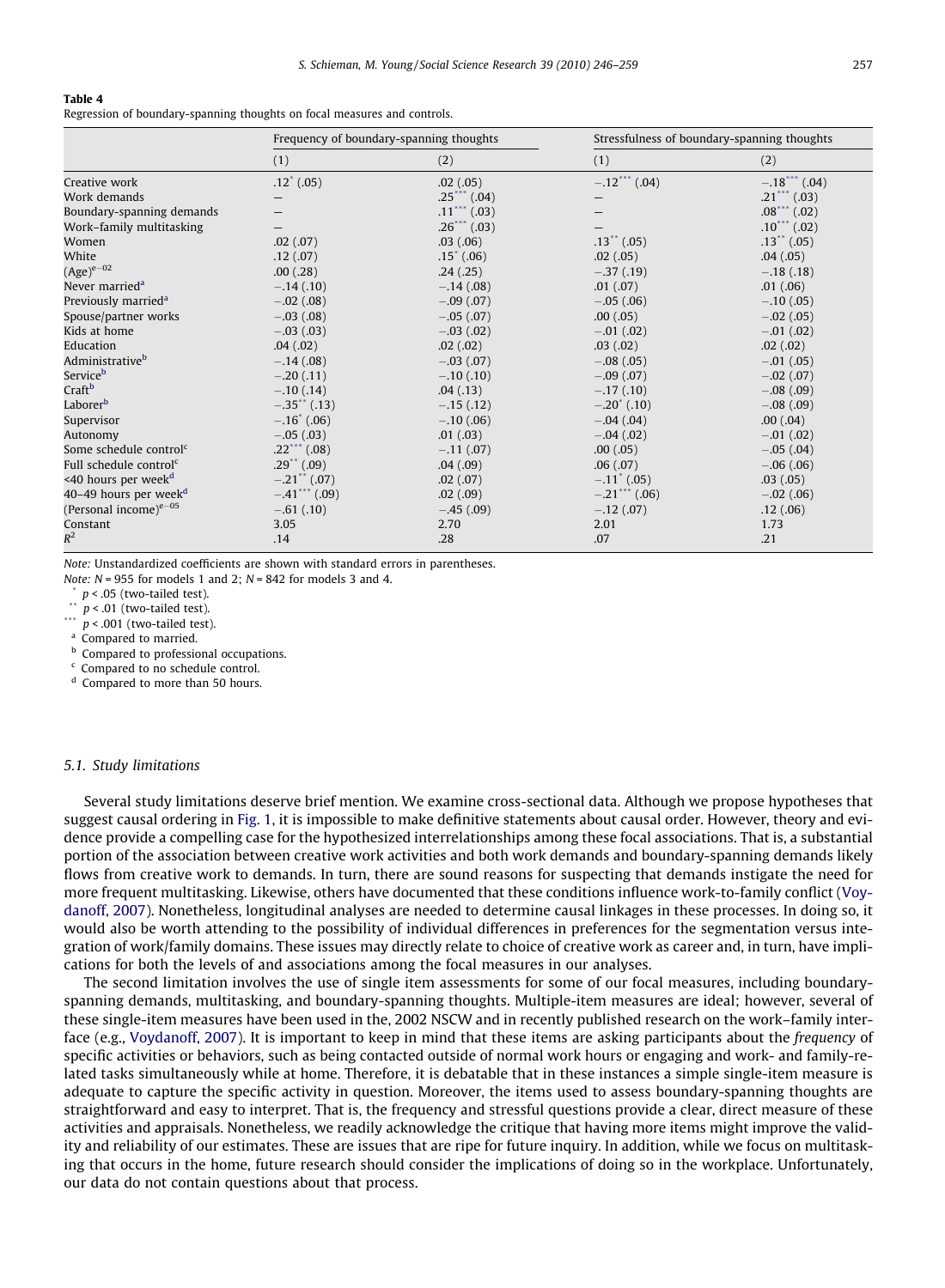#### <span id="page-12-0"></span>6. Conclusion

Stress and conflict in the work–family interface is a serious and highly prevalent social problem. There is little doubt that when work interferes with family life the implications are detrimental for many people. While that fact is well-established, less is known about the relevance of work activities for dynamics in the work–family interface. We address that issue by documenting that creative work is a resource and a source of demands that shape role blurring and work-to-family conflict. Our findings elaborate on the resource view of creative work by identifying the downsides of more demanding jobs and more frequent work–family multitasking activities. By explicating in more detail these consequences of creative work, our findings reinforce Coser's (1974) classic characterization of work as a ''greedy institution" and refine the consequences of ''status inequality" for the work–family interface. Lastly, our observations about intervening suppression influences of demands and multitasking contribute to knowledge about the ways that *resourceful* jobs can have negative implications that detract from their otherwise protective benefits.

#### References

- Ashforth, B.E., Kreiner, G., Fugate, M., 2000. All in a day's work: boundaries and micro role transitions. Academy of Management Review 25, 472–491. Bakker, A.B., Geurts, S.A., 2004. Toward a dual-process model of work-home interference. Work and Occupations 31, 345–366.
- Bakker, A.B., Demerouti, E., de Boer, E., Schaufeli, W., 2003. Job demands and job resources as predictors of absence duration and frequency. Journal of Vocational Behavior 62, 341–356.
- Batt, R., Valcour, M., 2003. Human resource practices as predictors of work–family outcomes and employee turnover. Industrial Relations 42, 189–200. Bellavia, G.M., Frone, M.R., 2005. Work–family conflict. In: Barling, J., Kelloway, K., Frone, M.R. (Eds.), Handbook of Work Stress. Sage, Thousand Oaks, CA, pp. 113–148.
- Blair-Loy, M., 2003. Competing Devotions. Harvard University Press, Cambridge.
- Chesley, N., 2005. Blurring boundaries? Linking technology use, spillover, individual distress, and family satisfaction. Journal of Marriage and Family 67, 1237–1248.
- Clark, S.C., 2000. Work/family border theory: a new theory of work/family balance. Human Relations 53, 747–770.
- Coser, L.A., 1974. Greedy Institutions. Free Press, New York.
- Dean, J.W., Snell, S.A., 1991. The strategic use of integrated manufacturing: an empirical examination. Strategic Management Journal 17, 459–480.
- Florida, R., 2003. The Rise of the Creative Class: And How It's Transforming Work, Community, and Everyday Life. Basic Books, New York.
- Greenhaus, J.H., Parasuraman, S., 1987. A work–nonwork interactive perspective of stress and its consequences. In: Ivancevich, J.M., Ganster, D.C. (Eds.), Job Stress: From Theory to Suggestions. Haworth Press, New York, NY, pp. 37–61.
- Hochschild, A., 1997. The Time Bind. Henry Holt, New York.
- Jacobs, J.A., Gerson, K., 2004. The Time Divide: Work, Family and Gender Inequality. Harvard University Press, Cambridge.
- Karasek, Robert, 1979. Job demands, job decision latitude, and mental strain: implications for job redesign. Administrative Science Quarterly 24, 285–306. Kelloway, K.E., Gottlieb, B.H., Barham, E., 1999. The source, nature, and direction of work and family conflict. A longitudinal investigation. Journal of Occupational Health Psychology 4, 337–346.
- Kohn, M.L., Schooler, C., 1973. Occupational experience and psychological functioning: an assessment of reciprocal effects. American Sociological Review 38, 97–118.
- Kopelman, R., Greenhaus, J., Connolly, T., 1983. A model of work, family, and interrole conflict: a construct validation study. Organizational Behavior and Human Performance 32, 198–215.
- Kossek, E.E., Lautsch, B.A., Eaton, S.E., 2005. Flexibility enactment theory: relationships between type, boundaries, control and work–family effectiveness. In: Kossek, E.E., Lambert, S.C. (Eds.), Work and Life Integration: Organizational, Cultural and Individual Perspectives. Lawrence Erlbaum Associates, Mahwah, NJ, pp. 43–64.

Lewis, S., Cooper, C.L., 1999. The work–family research agenda in changing contexts. Journal of Occupational Health Psychology 4, 382–393.

Lepkowski, J.M., 1988. Telephone sampling methods in the United States. In: Groves, R.M. et al. (Eds.), Telephone Survey Methodology. Wiley and Sons, New York.

- McLeod, J.D., Nonnemaker, J.M., 1999. Social stratification and inequality. In: Aneshensel, C.S., Phelan, Jo C. (Eds.), Handbook of the Sociology of Mental Health. Kluwer Academic/Plenum Publishers, New York, pp. 321–344.
- McManus, K., Korabik, K., Rosin, H.M., Kelloway, K., 2002. Employed mothers and the work–family interface. Does family structure matter? Human Relations 55 (11), 1295–1324.
- Milliken, F.J., Dunn-Jensen, L.M., 2005. The changing time demands of managerial and professional work: implications for managing the work-life boundary. In: Kossek, E.E., Lambert, S.J. (Eds.), Work and Life Integration: Organizational, Cultural, and Individual Perspectives. Lawrence Erlbaum Associates, Mahwah, NJ, pp. 43–50.
- Mirowsky, J., Ross, C.E., 2003. Education, Social Status, and Health. Aldine de Gruyter, New York.
- Mirowsky, J., Ross, C.E., 2007. Creative work and health. Journal of Health and Social Behavior 48, 385–403.
- Olson-Buchanan, J., Boswell, W.R., 2006. Blurring boundaries: correlates of integration and segmentation between work and nonwork. Journal of Vocational Behavior 68, 432–445.
- Pearlin, L.I., 1999. Stress and mental health: a conceptual overview. In: Horwitz, A.V., Scheid, T.L. (Eds.), The Sociology of Mental Health and Illness. Cambridge University Press, pp. 161–175.
- Pittman, J.F., 1994. Work/family fit as a mediator of work factors on marital tension: evidence from the interface of greedy institutions. Human Relations 47 (2), 183–209.
- Powell, G.N., Greenhaus, J.H., 2006. Managing incidents of work–family conflict: a decision-making perspective. Human Relations 59 (9), 1179–1212.<br>Ross, C.E., Wright, M., 1998. Women's work, men's work and the sense of con
- Schieman, S., Glavin, P., 2008. Trouble at the border? Gender, flexible work conditions, and the work-home interface. Social Problems 55, 590–611.

Simonton, D.K., 2000. Creative development as acquired expertise: theoretical issues and an empirical test. Developmental Review 20 (2), 283–318.

Tausig, M., 1999. Work and mental health. In: Aneshensel, C.S., Phelan, J.C. (Eds.), Handbook of the Sociology of Mental Health. Kluwer Academic/Plenum Publishers, New York, pp. 255–274.

- Thompson, C., Beauvais, L., Lyness, K., 1999. When work–family benefits are not enough: the influence of work–family culture on benefit utilization, organizational attachment, and work–family conflict. Journal of Vocational Behaviour 54, 392–415.
- Turner, J., Lloyd, D., 1999. The stress process and the social distribution of depression. Journal of Health and Social Behavior 40, 374–404.
- Valcour, M.P., Hunter, L.W., 2005. Technology, organizations, and work-life integration. In: Kossek, E.E., Lambert, S.J. (Eds.), Work and Life Integration: Organizational, Cultural, and Individual Perspectives. Lawrence Erlbaum Associates, Mahwah, NJ, pp. 61–84.
- Voydanoff, P., 2005a. Consequences of boundary-spanning demands and resources for work-to-family conflict and perceived stress. Journal of Occupational Health Psychology 10, 491-503.